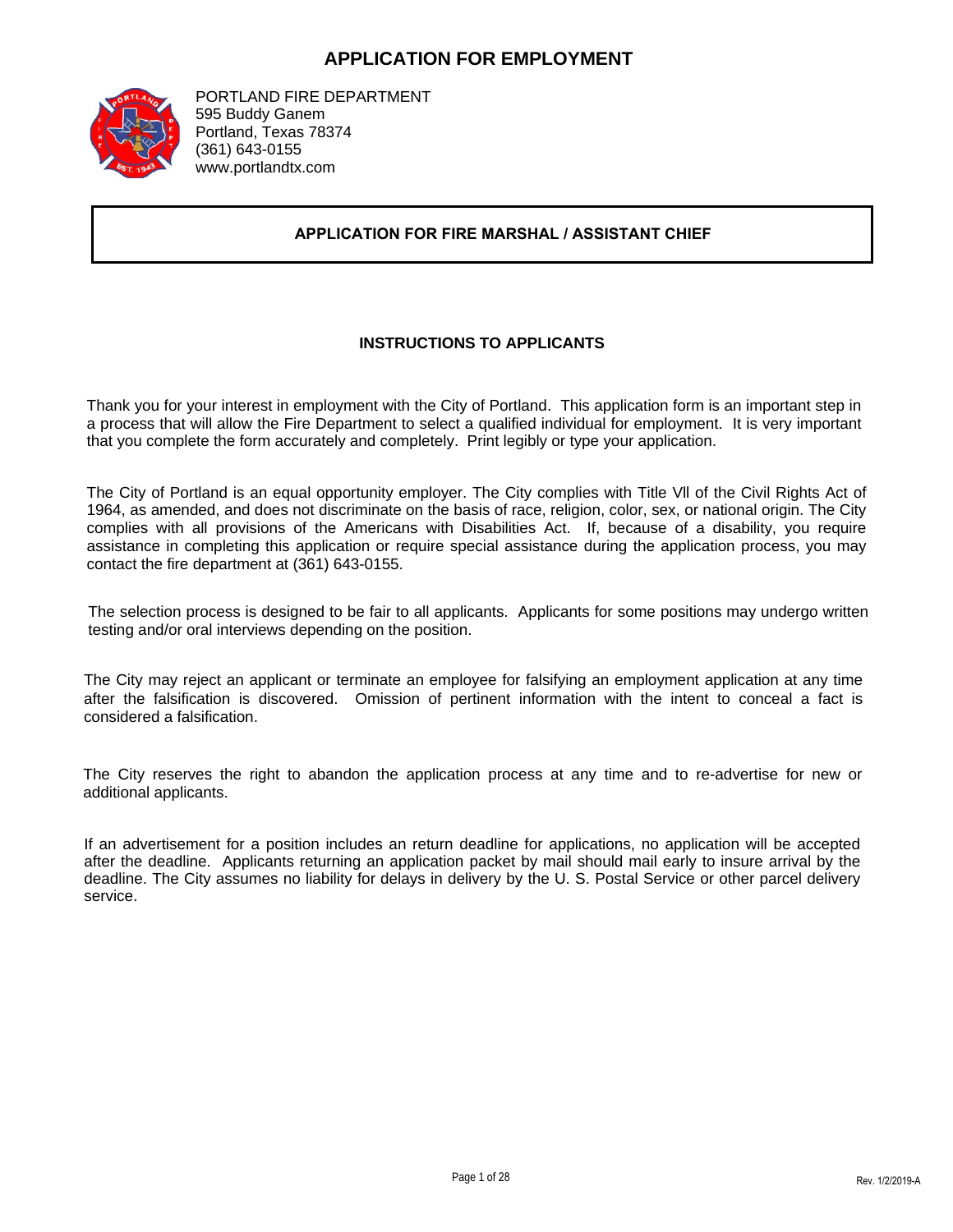

# **Application Requirements**

**You must meet the following minimum requirements to apply for this job**

- Must meet the job description requirements for the position applied for.
- **•** Minimum Qualifications:

Associate's Degree ; Have a valid class "B" Firefighters exempt Texas driver's license; Possess a Texas Commission on Fire Protection - Firefighter Certification; Possess a Texas Commission on Fire Protection - Inspector Certification; Possess a Texas Commission on Fire Protection - Fire Investigator Certification; Have a current Texas Department of State Health Services - EMT Certification; Be a U.S. Citizen; Be of good moral character and integrity; See outline of fire marshal position for additional responsibilities.

• Preferred Certifications:

Possess a Texas Commission on Law Enforcement - Basic Peace Officer Arson Investigator

- Must possess a high school diploma or G.E.D. **•**
- Must successfully pass an investigation of personal history and background to **•** determine suitability for the position of fire fighter with the Portland Fire Department.
- Must pass a drug screening examination. **•**
- Must pass an oral interview board. **•**
- **•** Must have knowledge in Fire Inspection procedures, including NFPA 101, International Fire Code, NFPA 13 and NFPA 72.
- **•** Ability to work with business owners, develop plans for compliance, and apply the codes and ordinances as appropriate.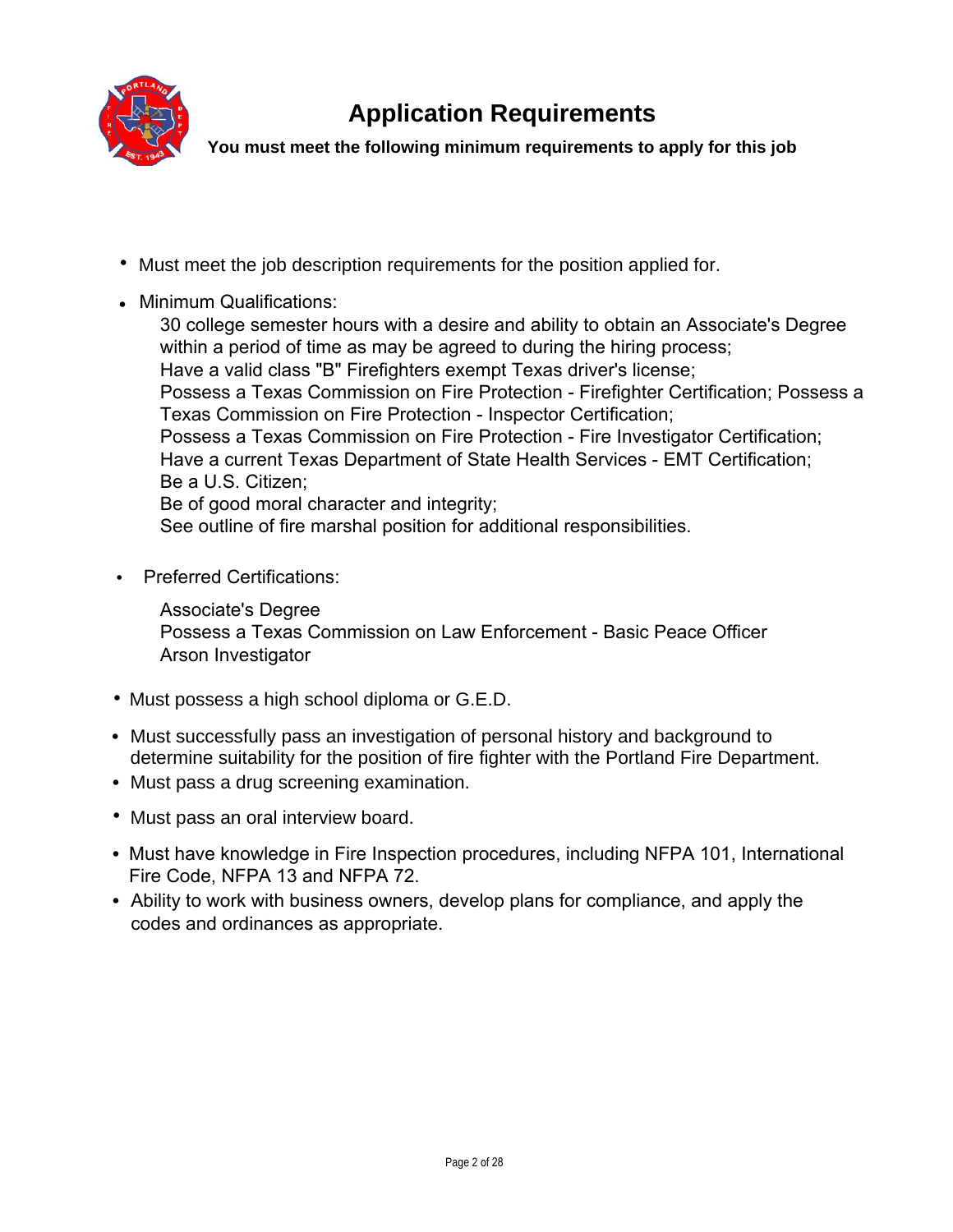

Portland Fire Department Job Description

**JOB TITLE:** Fire Marshal / Assistant Chief

Purpose of Position:

May perform any of the essential duties described in the specifications of a Captain in the Fire Department, City of Portland. The Fire Marshal / Assistant Chief will assume administrative and operational duties in the absence of the Fire Chief. Plan, organize, direct and supervise the Fire Prevention program consisting of inspection and code compliance; enforce State and Federal criminal laws and regulations; supervise inspection of all commercial buildings within limits of assigned authority; interpret codes, ordinances and standards; review public education programs for content and comprehension; review and approve fire protection system plans; make recommendations for improving existing codes and ordinances relevant to the protection of life and property; provide monthly and annual reports concerning operation of the inspection and investigation programs; be responsible for the efficient performance of the personnel and initiate disciplinary actions as necessary; initiate research projects as necessary; act as liaison with other departments, industries, and law enforcement officials impacted by Fire Marshal's area of jurisdiction; assist in preparation of legal cases; ensures compliance with all applicable department policies and programs; assist in budget preparation; performs other activities as required.

#### ESSENTIAL FUNCTIONS:

- 1. Administrative Duties: Assist with the daily task assigned to fire administration. Works with the station Captains assisting with operational needs as requested. Supports the response effort on scenes as needed. Follows the incident managements system fulfilling operational roles as needed.
- 2. Fire/Arson Investigation: Begins immediate investigation as to the causative factors surrounding an incident; ensures proper control of the scene and preservation of physical evidence; sketches and photographs the incident scene; identifies clues and collects physical evidence necessary to prove the facts surrounding the incident; determines the cause to be incendiary or accidental; interviews all persons known to be connected with the initiation, discovery or extinguishment of the incident; identifies possible motives and/or suspects; interviews and interrogates suspects; makes investigative notes and written reports, including follow-up investigations; prepares assigned cases for court and testifies as directed by the proper authority; functions as a law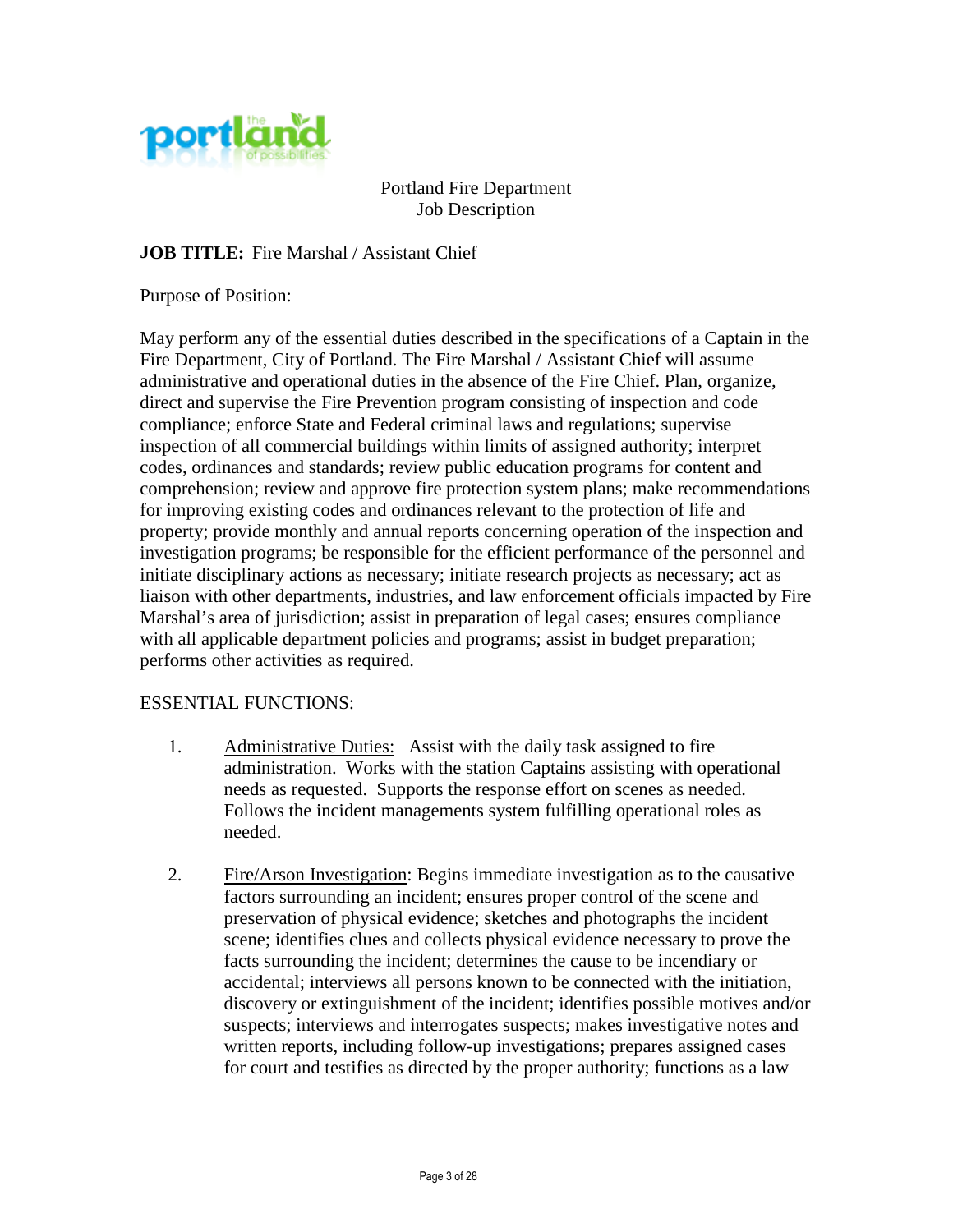enforcement officer and uses the powers of arrest; provides technical assistance to other agencies; completes other duties as assigned.

- 3. Prepares Written Reports: Prepares numerous reports such as incident reports, inventory reports, accident reports, monthly activity reports, station log, efficiency reports and ensures the accuracy of those reports and that they are prepared within established time frames. Must be able to communicate in writing with the Fire Chief, City Officials and fellow officers. Required to sit and write for one or two hours at a time.
- 4. Communications: As the need arises, monitor radio traffic during emergency incidents. Communicate with Dispatch recognizing needs as related by the incident at hand. Assure incident crews have resources they need or establish communication channels with the appropriate personnel and try to fulfill the needs.
- 5. Training: When necessary, may function as an instructor in fire or other types of training. Must utilize communication skills to present training material by various methods such as oral presentation, video, overhead projector, flip chart, etc.

# PHYSICAL DEMANDS AND WORK ENVIRONMENT:

While performing the duties of this job, the Fire Marshal / Assistant Chief (employee) is regularly required to use hands and fingers, handle or feel, reach with hands and arms, talk or hear, and smell. The employee is frequently required to stand, walk, sit and stoop, kneel, crouch or crawl, and are required to climb and balance. The employee must frequently lift and/or move 10 pounds and occasionally lift and/or move 50 pounds. Specific vision abilities required by this job include close vision, distance vision, color vision, peripheral vision, depth perception and ability to adjust focus. While performing the abilities of this job, the employee may be exposed to fumes or airborne particles, toxic or caustic chemicals and outside weather conditions.

When performing fire cause investigations or other fire prevention activities, the employee will be required to work in an outdoor environment that may involve adverse weather conditions or potential personal danger. Field work is required as necessary to perform inspections or investigations. Field work sites may include buildings in various stages of construction, deterioration, or disrepair. The employee must be able to move debris and dirt or other material using a shovel or rake, walk over rough, uneven or rocky surfaces, work at heights greater than 10 feet, climb ladders or steps to reach objects, wear a self-contained breathing apparatus. The employee may be required to work in small, cramped areas, and use common hand tools.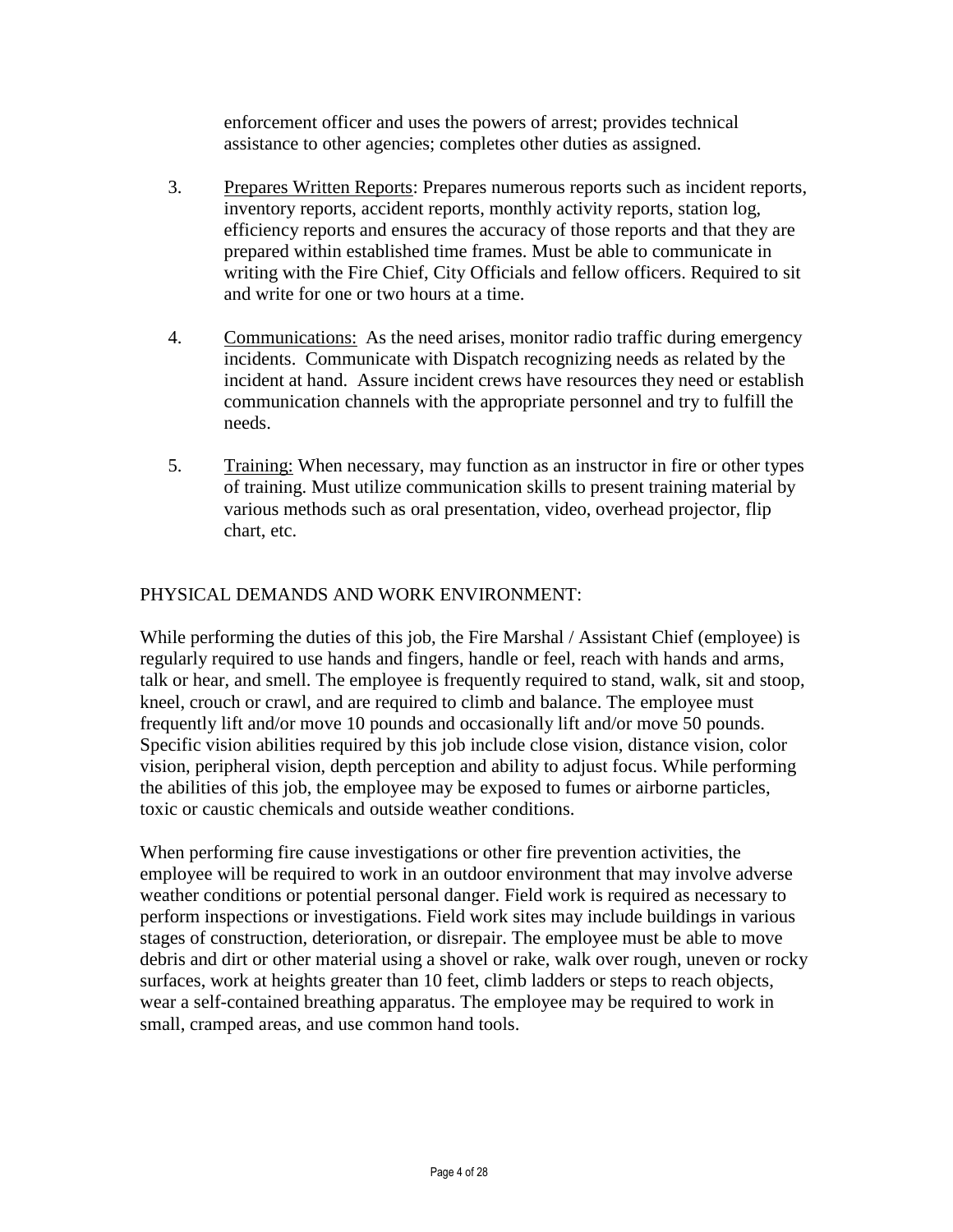#### ENVIROMENTAL FACTORS:

Five eight-hour shifts; field conditions; exposure to extreme weather conditions, individuals with contagious diseases and hazards associated with emergency driving. The Fire Marshal / Assistant Chief is exposed to a number of hazards including: chemical, toxic wastes, fumes, mechanical, explosive and extreme temperature swings.

Because of the element of danger present in fighting fires or emergency rescue there is a high stress level which must be coped with.

### VEHICLES, MACHINERY, EQUIPMENT, TOOLS, AND TECHNOLOGY USED TO DO THIS JOB:

- 1. Drive emergency vehicles under emergency conditions.
- 2. Power plants
- 3. Saws
- 4. Extrication tools
- 5. Ladders
- 6. Ventilation equipment
- 7. Breathing apparatus
- 8. Light and electrical cords
- 9. Axes
- 10. Fire hoses
- 11. Radios
- 12. Computers

#### KNOWLEDGE, SKILLS, ABILITIES:

- 1. Read, Write, and Communicate: The Fire Marshal / Assistant Chief should be proficient in the primary ability to read, write, and communicate in the English language. The ability to communicate in a secondary language is always an advantage.
- 2. Demonstrate Integrity: A Fire Marshal / Assistant Chief must have high moral character. A Fire Marshal / Assistant Chief is required to be completely trustworthy. On and off duty, a Fire Marshal / Assistant Chief must behave in such a manner that creates community respect. A Fire Marshal / Assistant Chief must refrain from using the position or authority for personal gain and cannot succumb to temptations to take surreptitious advantage of the position. The Fire Marshal / Assistant Chief's personal and professional behavior must be exemplary so as not to detract from their credibility or veracity. The Fire Marshal / Assistant Chief must be free from a history of chronic or habitual drug abuse, involvement in the illegal sale of drugs or crimes of moral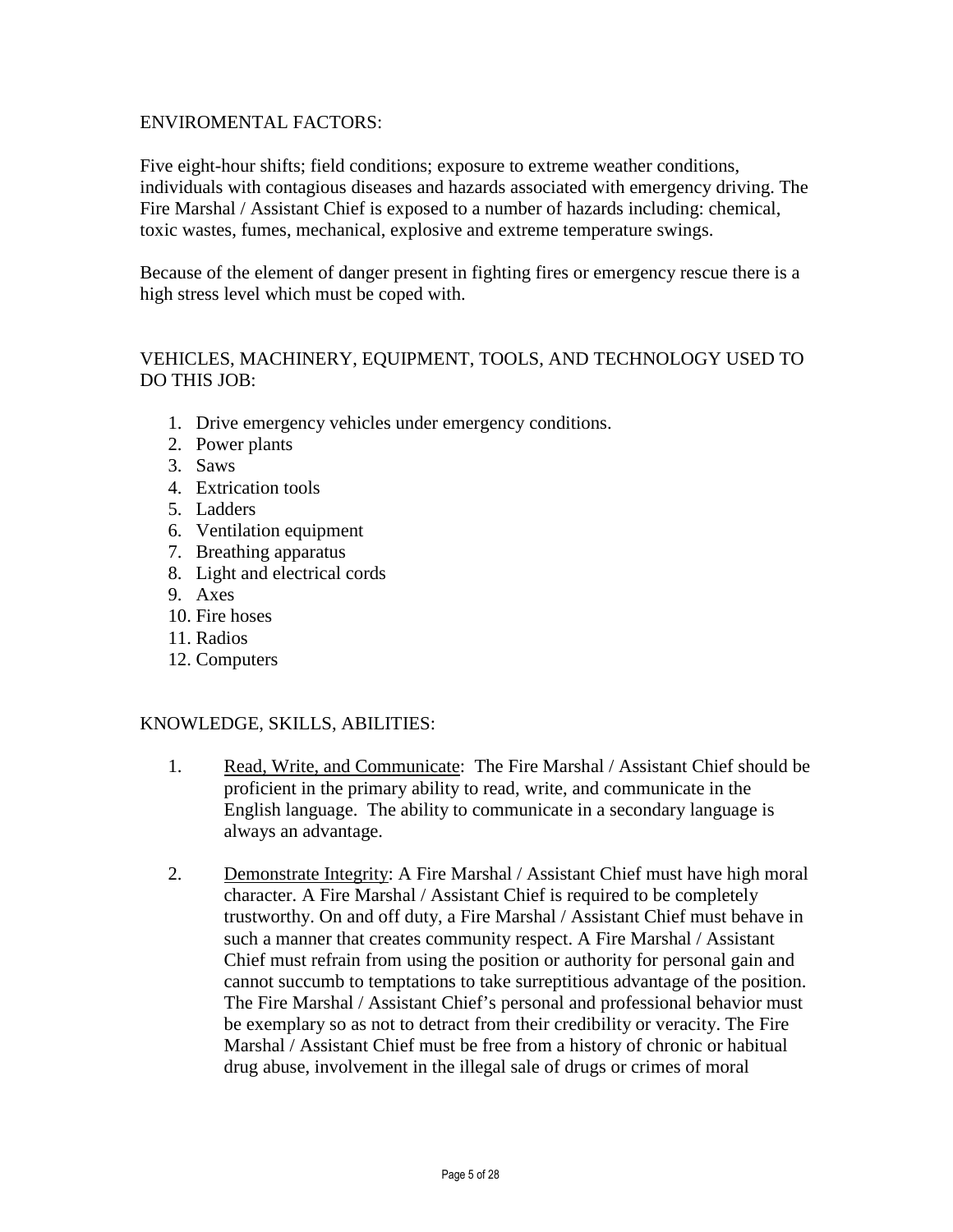turpitude, all of which would tend to cast doubt on the Fire Marshal / Assistant Chief's integrity and honesty.

- 3. Demonstrate Self Control: A Fire Marshal / Assistant Chief is required to control all emotions in order to act quickly and calmly in emergency situations. The Fire Marshal / Assistant Chief must not overreact to verbal abuse but control anger, fear or the desire to retaliate in order to take sound actions which will restore order. The Fire Marshal / Assistant Chief must maintain a high level of composure when involved in stressful or provocative situations. Under highly stressful and emotional situations, the Fire Marshal / Assistant Chief must remain calm and decisively make lucid decisions and take reasonable actions.
- 4. Demonstrate Situational Reasoning Ability: A Fire Marshal / Assistant Chief is required to demonstrate "Common Sense". The Fire Marshal / Assistant Chief must analyze situations, assess potential consequences of alternatives, and then make a logical decision without undue delay. When confronted with a dangerous situation, the Fire Marshal / Assistant Chief must be able to perform those functions quickly and decisively.
- 5. Demonstrate Interpersonal Skills: A Fire Marshal / Assistant Chief is required to anticipate how people will act in given situations and take action to encourage positive behavior. The Fire Marshal / Assistant Chief must be able to consider individual differences within a similar framework of facts. The Fire Marshal / Assistant Chief must be able to interact with a wide variety of people without arousing antagonism and be able to persuade others to behave in an alternative manner without giving offense. The Fire Marshal / Assistant Chief must be assertive when necessary without being overly abrasive but cooperative enough to work as a member of a team.
- 6. Demonstrate Fire Fighting Techniques: A Fire Marshal / Assistant Chief is required to have a thorough working knowledge of modern fire fighting methods and apparatus; thorough knowledge of department rules and regulations; general knowledge of state laws and ordinances pertaining to the operations of the Fire Department; State of Texas Penal Code and Code of Criminal Procedures; a thorough knowledge of the geography of the City and mutual aid areas and particular fire hazards in those areas and the ability to instruct fire fighters in proper fire fighting methods.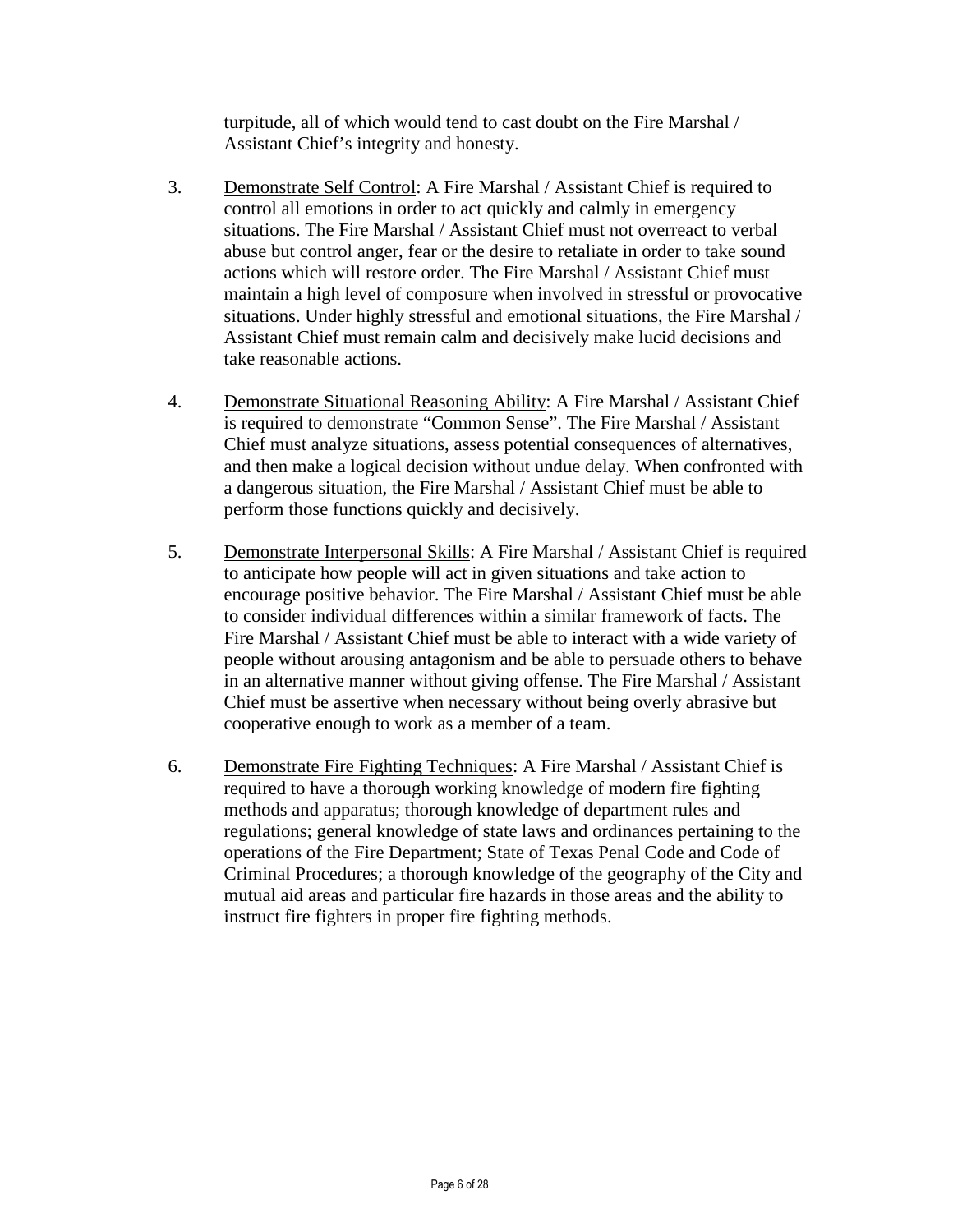### MINIMUM QUALIFICATIONS:

- Associate's Degree in Fire Administration, Fire Science, or related field
- Have a valid class "B" Firefighters exempt Texas driver's license
- Possess a Texas Commission on Fire Protection Firefighter certification
- Possess a Texas Commission on Fire Protection Inspector certification
- Possess a Texas Commission on Fire Protection Arson Investigator certification
- Have a current Texas Department of State Health Services EMT certification
- Possess a Texas Commission on Law Enforcement Basic Peace Officer
- Be a U.S. citizen
- Be of good moral character and integrity
- See outline of fire marshal position for additional responsibilities

### PREFERRED CERTIFICATIONS:

- Possess Texas Commission on Law Enforcement Basic Peace Officer Arson Investigator
- Arson Investigator

Prepared by Portland Fire Department

December 12, 2018

Approved:

*Randy L. Wright Jeff Morris*  City Manager Fire Chief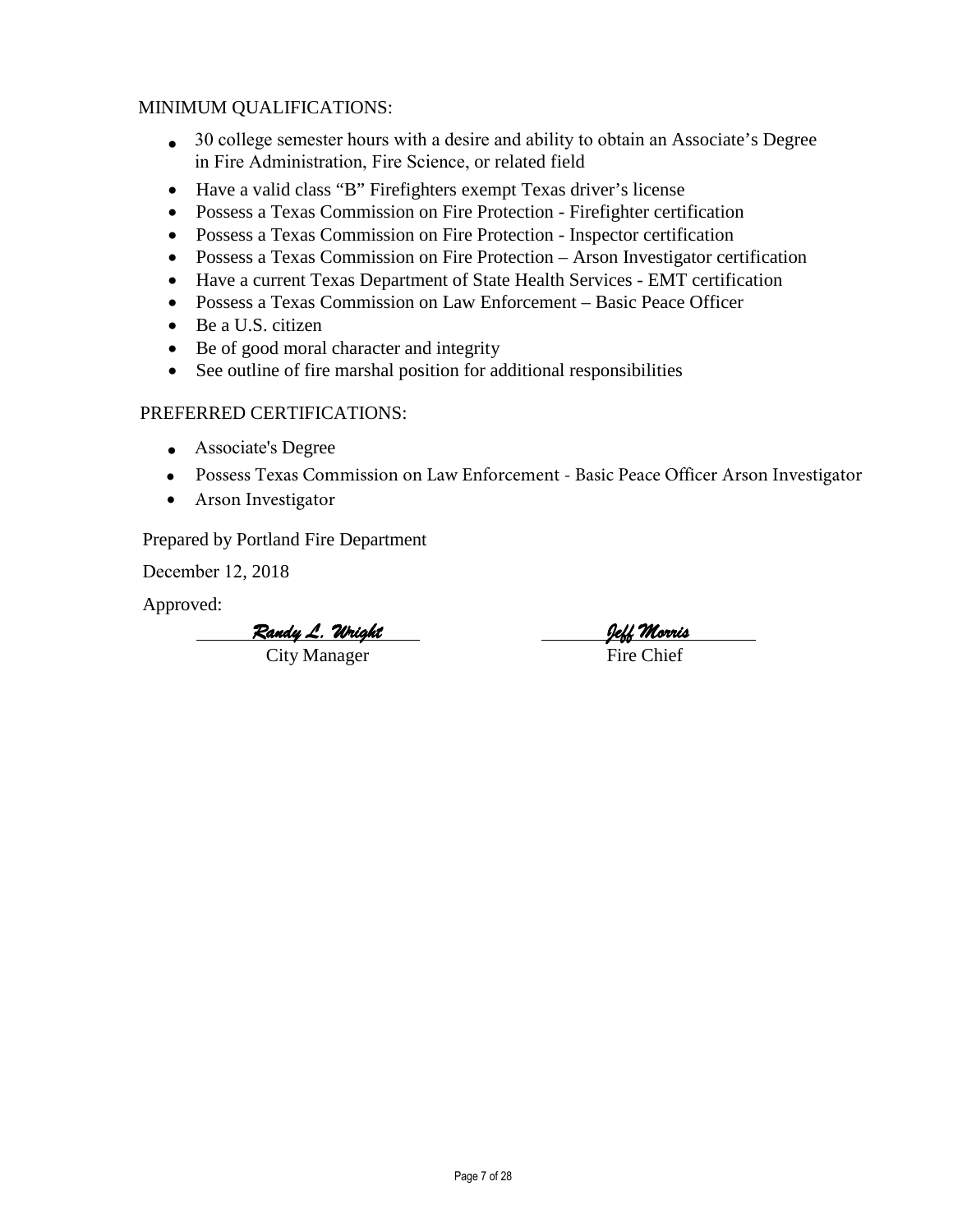

Applicant's Name:

# **Important! Read these Instructions Carefully**

These instructions are provided as a guide to assist you in properly completing your Application and Personal History Statement. IT IS ESSENTIAL THAT THE INFORMATION BE CORRECT AND COMPLETE!

Your Application and Personal History Statement will be used as the basis for a background investigation that will determine your eligibility for the position for which you are applying.

- 1. Your Application and Personal History Statement should be typewritten if possible. (This is a fillable form)
- 2. Answer all questions completely. If a question does not apply to you, enter "N/A" in the space provided.
- 3. Avoid errors by reading the directions carefully before making any entries on the form. Be sure your information is correct and in sequence, before you begin.
- 4. You are responsible for obtaining correct addresses (including zip codes). If you are not sure of an address, check it by personal verification. Your local library may have directory service or copies of the required directories. Include the area code on all telephone numbers.
- 5. If there is insufficient space on the Application and Personal History Statement form, attach extra sheets. Be sure your name is on the page and reference the relevant section and question the information refers to.
- 6. **Print a copy of the completed Application and Personal History Statement and have it notarized before turning it in at the Portland Fire Department at 595 Buddy Ganem, Portland, Texas 78374.**

Your failure to complete this document accurately and thoroughly may result in the rejection of your application. Any misstatement or misrepresentations, including omitted information, given in the Application and Personal History Statement or interview(s) may result in the rejection of your application and/or immediate termination, without right of appeal, unless subject to an appeal pursuant to the City's Personnel Rules.

If you have any questions regarding the required information, contact the Administrative Assistant's office prior to returning the document. You may reach that office from 8a.m. to 5p.m., Monday through Friday by contacting Ana Mooney at (361) 643-0155.

Attach copies (not originals) of the following documents to your completed Application and Personal History Statement.

- 1. Driver's License (For Identification Purposes Only) and Social Security Card
- 2. Copy of High School Diploma or Equivalency Certification and/or College Diploma
- 3. Licenses and/or proof of certification
- 4. DD214
- 5. Training documentation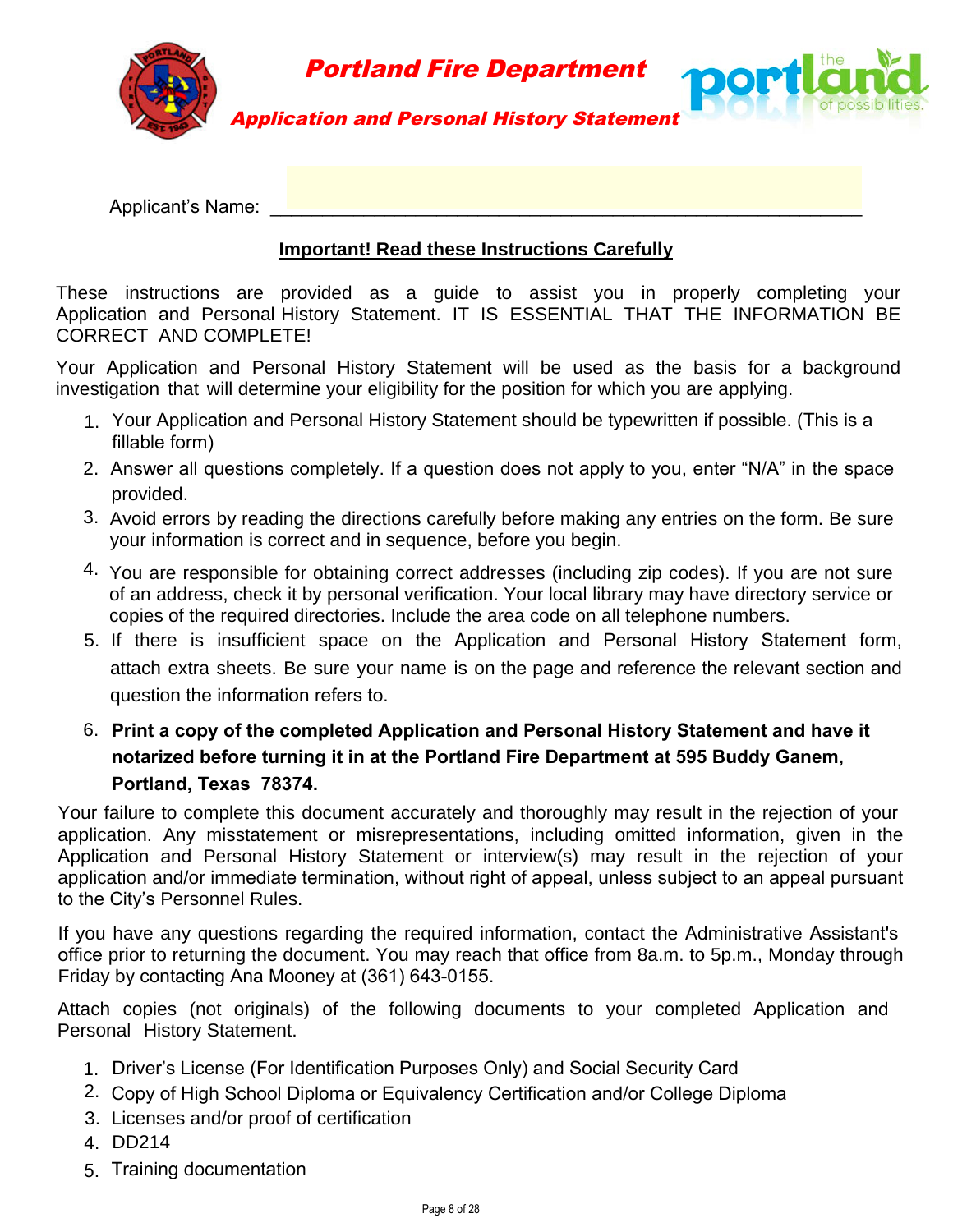|  | $\sim$ |
|--|--------|
|  |        |
|  |        |
|  |        |
|  |        |
|  |        |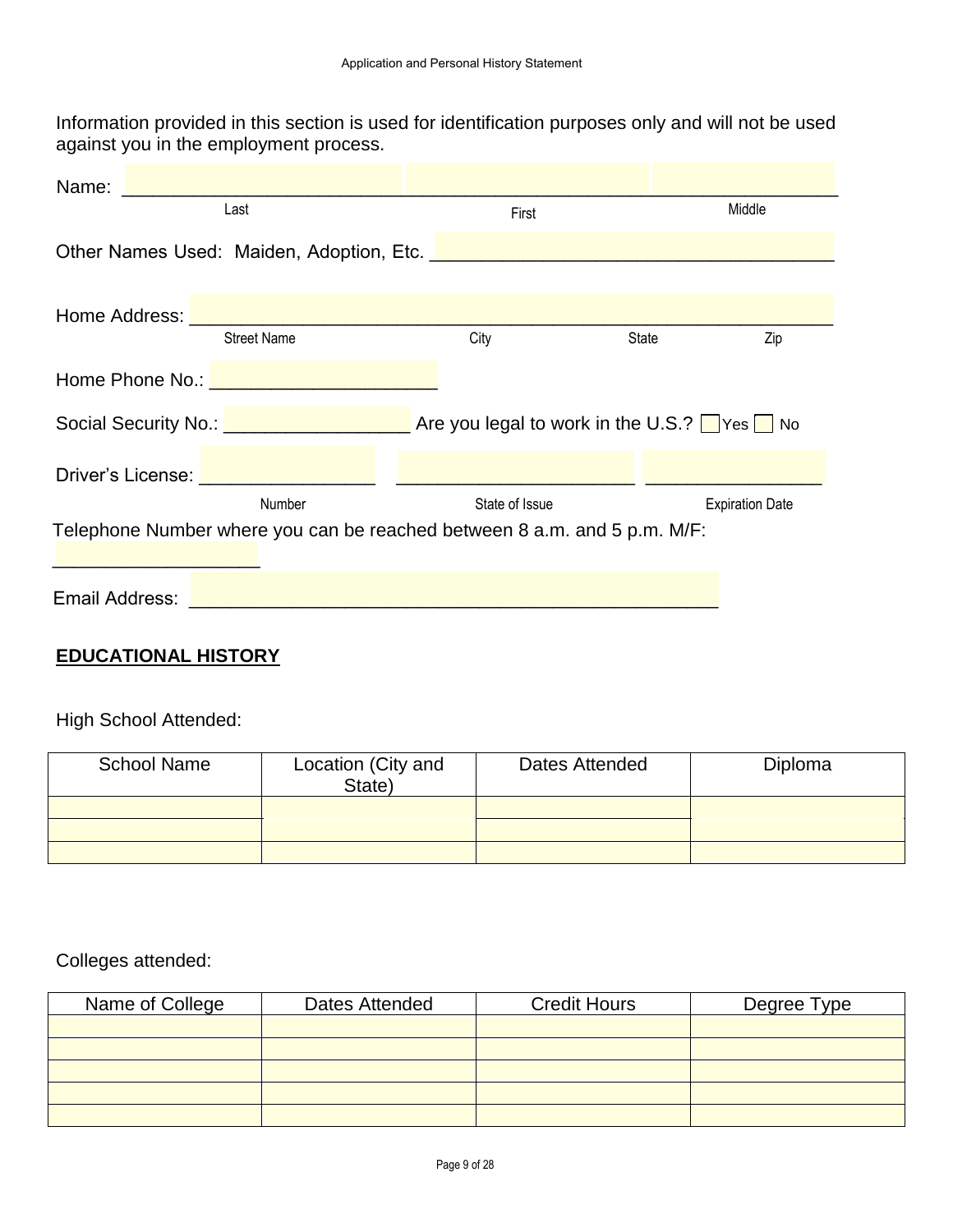|         | Have you ever been expelled for disciplinary reasons from any school you have attended? $\Box$ Yes $\Box$ No                                                                                                                                                                                                                                                 |  |
|---------|--------------------------------------------------------------------------------------------------------------------------------------------------------------------------------------------------------------------------------------------------------------------------------------------------------------------------------------------------------------|--|
|         |                                                                                                                                                                                                                                                                                                                                                              |  |
| Reason: | Dates: <u>Alexander Alexander Alexander</u>                                                                                                                                                                                                                                                                                                                  |  |
|         | Have you ever been placed on academic probation? $\Box$ Yes $\Box$ No                                                                                                                                                                                                                                                                                        |  |
|         |                                                                                                                                                                                                                                                                                                                                                              |  |
|         | School: <u>Andrea Maria Alexander (Andrea Maria Alexander (Andrea Maria Alexander (Andrea Maria Alexander (Andre</u><br>Dates: <u>Design and Contract and Contract and Contract and Contract and Contract and Contract and Contract and Contract and Contract and Contract and Contract and Contract and Contract and Contract and Contract and Contract</u> |  |
|         | School activities: (Clubs, Sports, Etc.).                                                                                                                                                                                                                                                                                                                    |  |
|         | Positions of Leadership: (Indicate position / organization / dates held)                                                                                                                                                                                                                                                                                     |  |
|         |                                                                                                                                                                                                                                                                                                                                                              |  |

### **EMPLOYMENT HISTORY**

Beginning with your present or most recent job, list all of the jobs you have had since the age of 17. Include all part-time, temporary or seasonal positions. Attach additional pages, if necessary.

A JOB IS ANY POSITION YOU ACCEPTED REGARDLESS OF HOW LONG YOU ACTUALLY WORKED!!!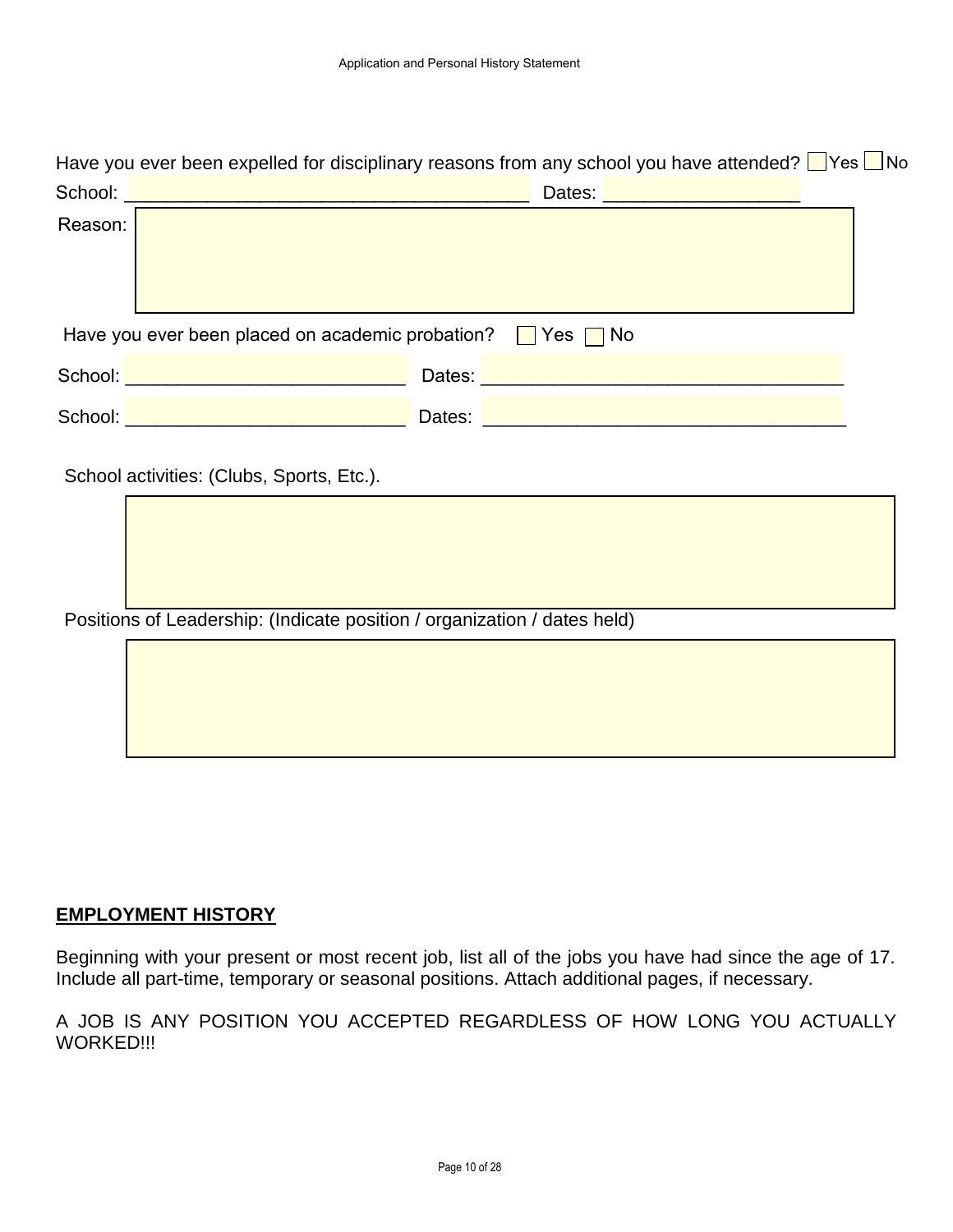| Check appropriate job description(s)                                                                                                                                                                                             | Full-Time Part-Time Temporary Seasonal |    |
|----------------------------------------------------------------------------------------------------------------------------------------------------------------------------------------------------------------------------------|----------------------------------------|----|
|                                                                                                                                                                                                                                  |                                        |    |
|                                                                                                                                                                                                                                  |                                        |    |
| Employer's Phone No.: <u>Alexander American Active</u>                                                                                                                                                                           |                                        |    |
| Employment began on <u>Date</u> Ended on <b>Example 2018</b> = Total Time <b>Employment</b> began on Date                                                                                                                        | $\overline{Date}$                      |    |
| Name of Co-Worker <u>Name of Co-Worker</u><br>Position held with company / duties and responsibilities:                                                                                                                          |                                        |    |
| Title <u>December 2008</u><br>Duties / Responsibilities:                                                                                                                                                                         |                                        |    |
|                                                                                                                                                                                                                                  |                                        |    |
| Did you receive job performance evaluations while at this company? $\Box$ Yes $\Box$                                                                                                                                             |                                        | No |
| Name of final supervisor: <u>■ ■ ■ ■ ■ ■ ■ ■ ■ ■ ■ Are you eligible for rehire?</u> ■ Yes ■ No                                                                                                                                   |                                        |    |
| Reason for leaving this position:<br>Second the second second second second second second second second second second second second second second second second second second second second second second second second second s |                                        |    |
|                                                                                                                                                                                                                                  |                                        |    |
| <b>INVESTIGATOR'S NOTES:</b>                                                                                                                                                                                                     |                                        |    |
|                                                                                                                                                                                                                                  |                                        |    |
|                                                                                                                                                                                                                                  |                                        |    |
|                                                                                                                                                                                                                                  |                                        |    |
|                                                                                                                                                                                                                                  |                                        |    |
|                                                                                                                                                                                                                                  |                                        |    |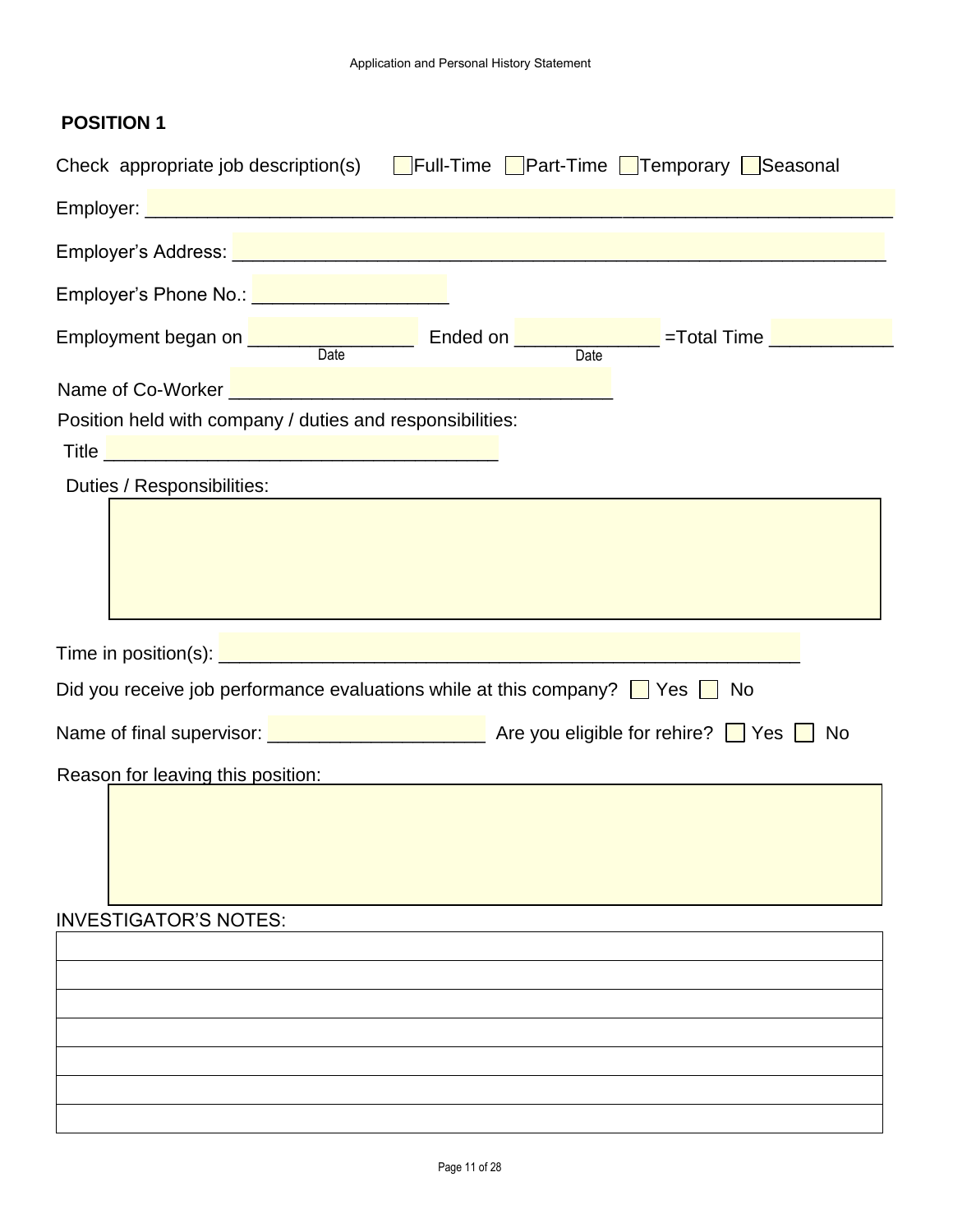| Check appropriate job description(s) $\Box$ Full-Time $\Box$ Part-Time $\Box$ Temporary $\Box$ Seasonal                                                                                                                                                                                                                                     |
|---------------------------------------------------------------------------------------------------------------------------------------------------------------------------------------------------------------------------------------------------------------------------------------------------------------------------------------------|
|                                                                                                                                                                                                                                                                                                                                             |
| Employer's Address: <u>December 2008</u> and 2009 and 2009 and 2009 and 2009 and 2009 and 2009 and 2009 and 2009 and                                                                                                                                                                                                                        |
| Employer's Phone No.: <u>_____________________</u>                                                                                                                                                                                                                                                                                          |
| Employment began on <u>Date</u> Ended on <b>Example 2018</b> = Total Time <b>Example 2018</b> Total Time<br>Date                                                                                                                                                                                                                            |
| Name of Co-Worker <u>December 2008</u><br>Position held with company / duties and responsibilities:<br>Title <u>Design and the second contract of the second contract of the second contract of the second contract of the second contract of the second contract of the second contract of the second contract of the second contract </u> |
| Duties / Responsibilities:                                                                                                                                                                                                                                                                                                                  |
|                                                                                                                                                                                                                                                                                                                                             |
| Time in position(s): <u>New York Community of the set of the set of the set of the set of the set of the set of the set of the set of the set of the set of the set of the set of the set of the set of the set of the set of th</u>                                                                                                        |
| Did you receive job performance evaluations while at this company? $\Box$ Yes $\Box$<br>No                                                                                                                                                                                                                                                  |
| Name of final supervisor: <u>■ ■ ■ ■ ■ ■ ■ ■ ■ ■ Are you eligible for rehire?</u> ■ Yes ■ No                                                                                                                                                                                                                                                |
| Reason for leaving this position:<br>Express that the same state of the state of the state of the state of the state of the state of the state of the state of the state of the state of the state of the state of the state of                                                                                                             |
|                                                                                                                                                                                                                                                                                                                                             |
| <b>INVESTIGATOR'S NOTES:</b>                                                                                                                                                                                                                                                                                                                |
|                                                                                                                                                                                                                                                                                                                                             |
|                                                                                                                                                                                                                                                                                                                                             |
|                                                                                                                                                                                                                                                                                                                                             |
|                                                                                                                                                                                                                                                                                                                                             |
|                                                                                                                                                                                                                                                                                                                                             |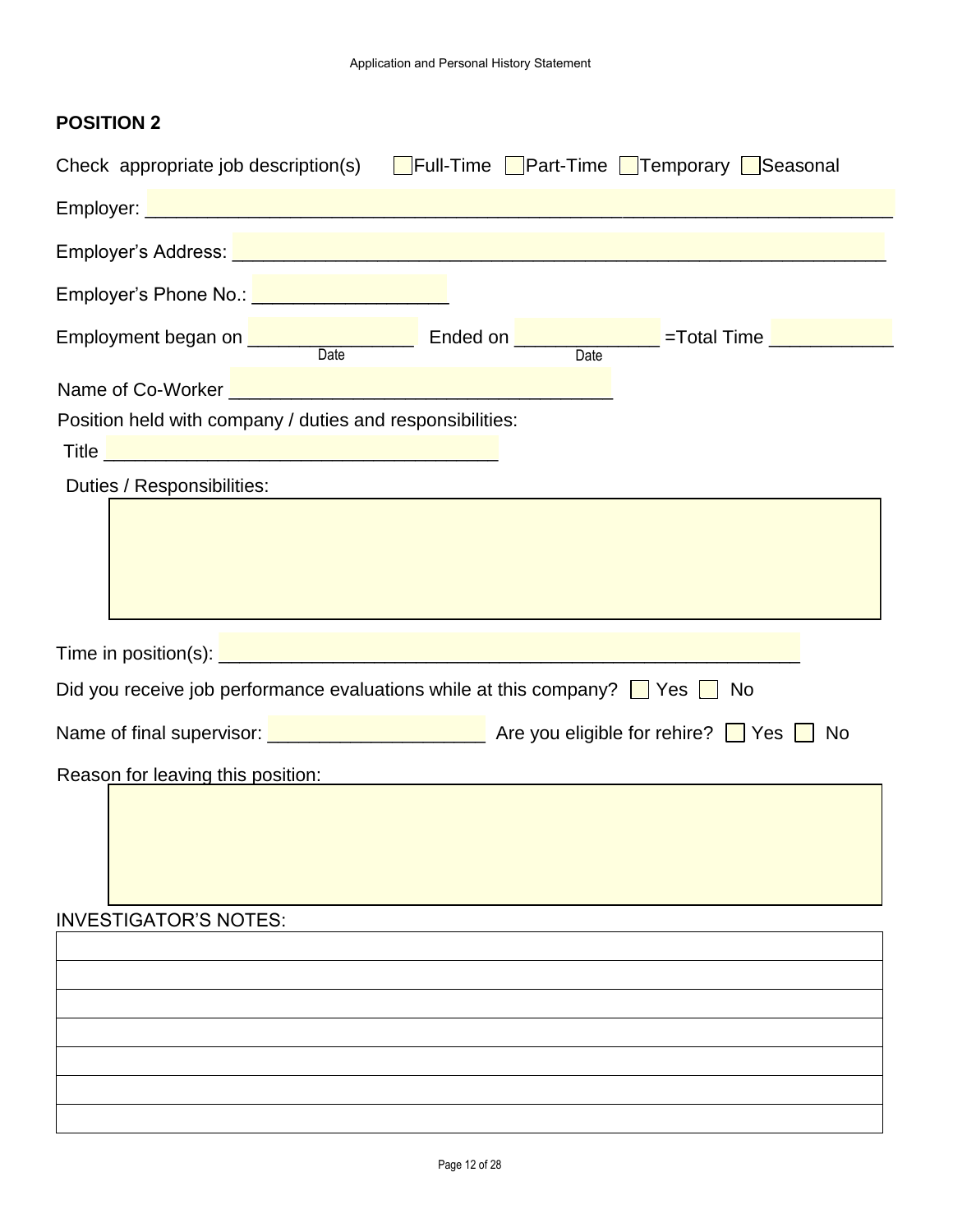| Check appropriate job description(s) $\Box$ Full-Time $\Box$ Part-Time $\Box$ Temporary $\Box$ Seasonal                                            |  |
|----------------------------------------------------------------------------------------------------------------------------------------------------|--|
|                                                                                                                                                    |  |
|                                                                                                                                                    |  |
| Employer's Phone No.: Van American Control of The Phone School and The Phone School and The Phone School and                                       |  |
| Employment began on <u>Date</u> Ended on <b>Example 2018</b> =Total Time <b>Employment</b> began on Date                                           |  |
| Name of Co-Worker <u>Name of Co-Worker</u><br>Position held with company / duties and responsibilities:                                            |  |
| Title <u>December 2008 - 2009 - 2009 - 2009 - 2009 - 2009 - 2009 - 2009 - 2009 - 2009 - 2009 - 2009 - 2009 - 200</u><br>Duties / Responsibilities: |  |
|                                                                                                                                                    |  |
|                                                                                                                                                    |  |
| Did you receive job performance evaluations while at this company? $\Box$ Yes $\Box$ No                                                            |  |
| Name of final supervisor: <u>■ ■ ■ ■ ■ ■ ■ ■ ■ ■ ■ Are you eligible for rehire?</u> ■ Yes ■ No                                                     |  |
| Reason for leaving this position: National Assemblance of the Reason for leaving this position:                                                    |  |
|                                                                                                                                                    |  |
| <b>INVESTIGATOR'S NOTES:</b>                                                                                                                       |  |
|                                                                                                                                                    |  |
|                                                                                                                                                    |  |
|                                                                                                                                                    |  |
|                                                                                                                                                    |  |
|                                                                                                                                                    |  |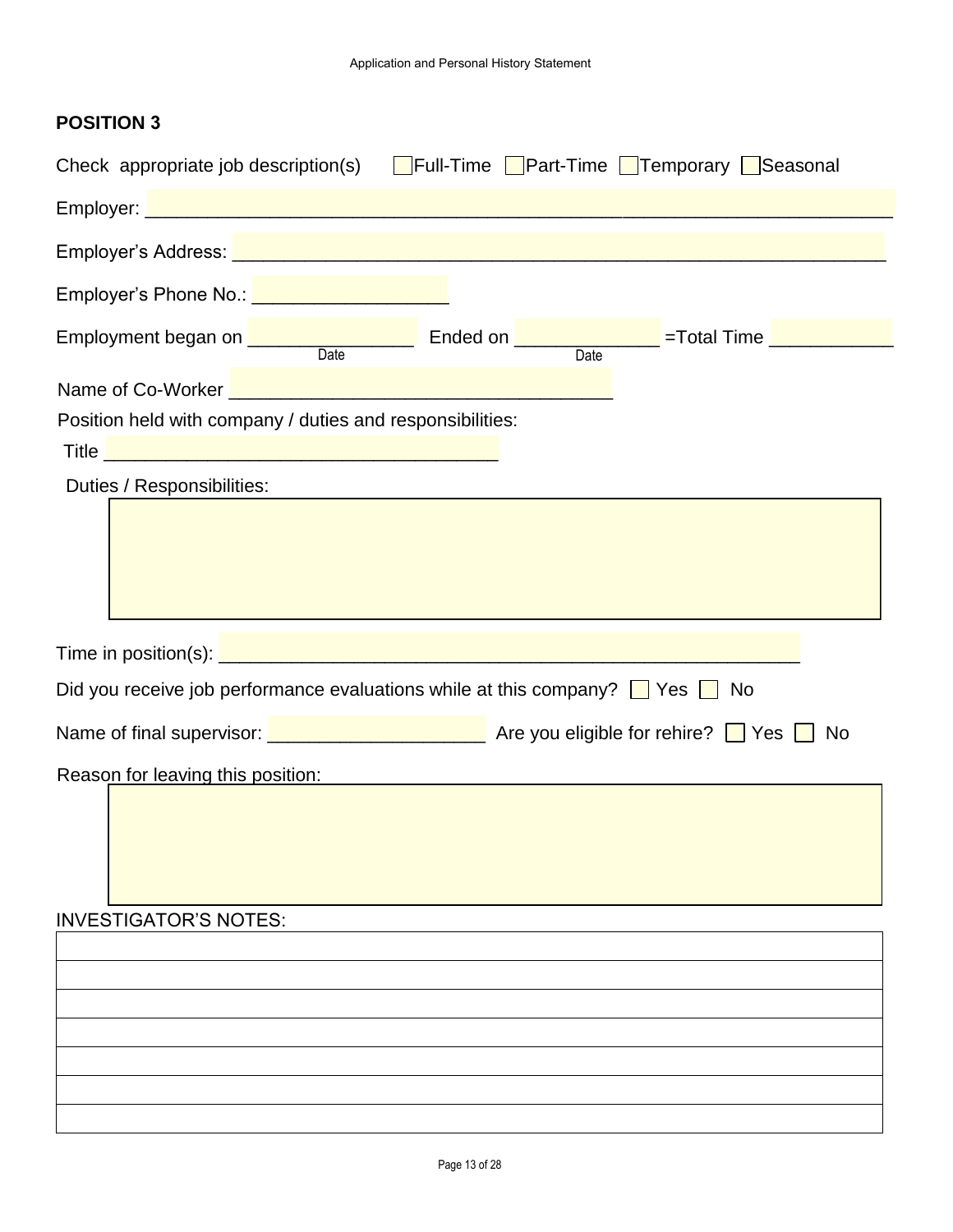| Check appropriate job description(s) $\Box$ Full-Time $\Box$ Part-Time $\Box$ Temporary $\Box$ Seasonal                                                                                                                       |    |
|-------------------------------------------------------------------------------------------------------------------------------------------------------------------------------------------------------------------------------|----|
|                                                                                                                                                                                                                               |    |
|                                                                                                                                                                                                                               |    |
| Employer's Phone No.: <u>_____________________</u>                                                                                                                                                                            |    |
| Employment began on <u>Date</u> Ended on <b>Example 2018</b> = Total Time <b>Employment</b> began on Date                                                                                                                     |    |
| Name of Co-Worker <u>Landscape and the contract of Co-Worker</u>                                                                                                                                                              |    |
| Position held with company / duties and responsibilities:                                                                                                                                                                     |    |
|                                                                                                                                                                                                                               |    |
| Duties / Responsibilities:                                                                                                                                                                                                    |    |
|                                                                                                                                                                                                                               |    |
|                                                                                                                                                                                                                               |    |
| Did you receive job performance evaluations while at this company? $\Box$ Yes $\Box$                                                                                                                                          | No |
| Name of final supervisor: <u>■ ■ ■ ■ ■ ■ ■ ■ ■ ■ ■ Are you eligible for rehire?</u> ■ Yes ■ No                                                                                                                                |    |
| Reason for leaving this position: Notified the state of the state of the state of the state of the state of the state of the state of the state of the state of the state of the state of the state of the state of the state |    |
|                                                                                                                                                                                                                               |    |
| <b>INVESTIGATOR'S NOTES:</b>                                                                                                                                                                                                  |    |
|                                                                                                                                                                                                                               |    |
|                                                                                                                                                                                                                               |    |
|                                                                                                                                                                                                                               |    |
|                                                                                                                                                                                                                               |    |
|                                                                                                                                                                                                                               |    |
|                                                                                                                                                                                                                               |    |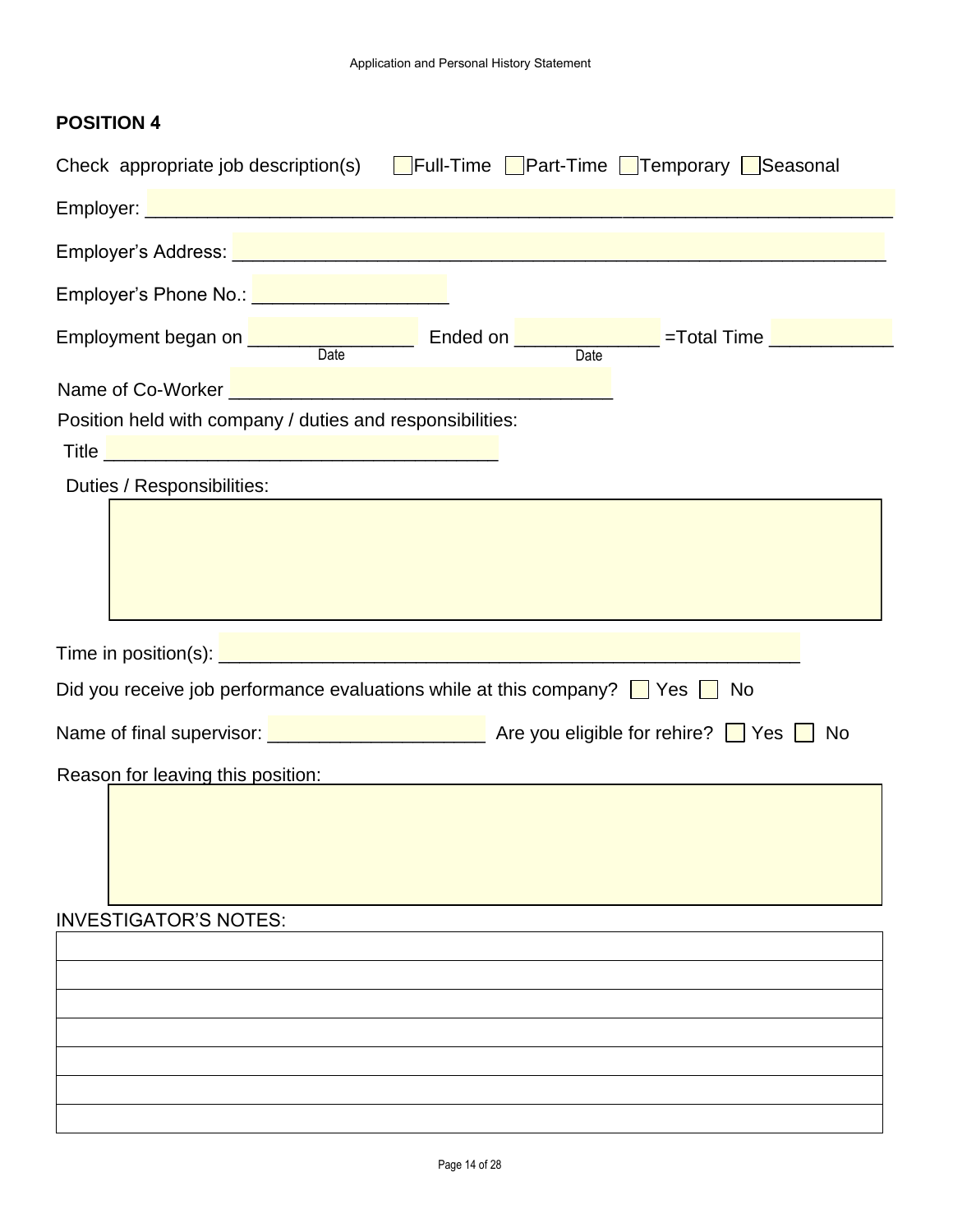### **PERIODS OF UNEMPLOYMENT**

Record any periods of unemployment, since graduating from high school. (A period of unemployment is any time you did not have a job.)

| From (Mo. / Yr.) | To (Mo. / Yr.) | Length of<br>Unemployment |
|------------------|----------------|---------------------------|
|                  |                |                           |
|                  |                |                           |
|                  |                |                           |
|                  |                |                           |
|                  |                |                           |
|                  |                |                           |
|                  |                |                           |
|                  |                |                           |
|                  |                |                           |
|                  |                |                           |
|                  |                |                           |

If you were a full-time college student and held only seasonal employment during school breaks, just indicate your beginning and ending school dates.

Indicate that you were a full-time student, and do not give a length of time for your unemployment. In the work history section, list the jobs you worked.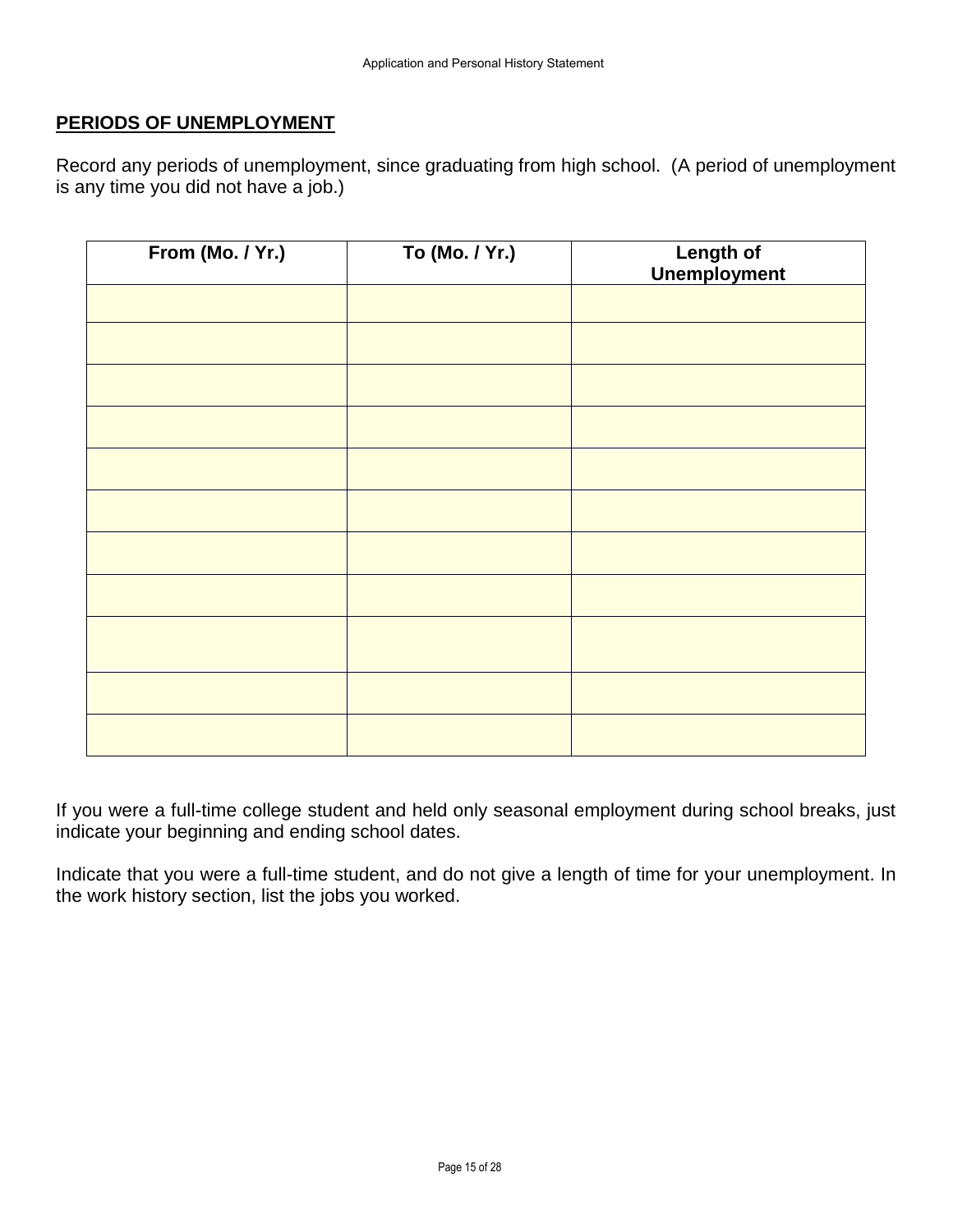#### **MILITARY SERVICE**

| Have you registered with selective service? $\Box$ Yes $\Box$ No When?                                                                                                                                                               |                                                           |  |  |  |  |
|--------------------------------------------------------------------------------------------------------------------------------------------------------------------------------------------------------------------------------------|-----------------------------------------------------------|--|--|--|--|
| Have you ever been a member of any branch of the U.S. Armed Forces? $\Box$ Yes $\Box$ No                                                                                                                                             |                                                           |  |  |  |  |
| Branch of Service: <u>_________________________</u>                                                                                                                                                                                  | Highest Rank Obtained: <b>Fig. 1.2. Committee Control</b> |  |  |  |  |
| Induction date: <u>New York New York New York New York New York New York New York New York New York New York New York New York New York New York New York New York New York New York New York New York New York New York New Yor</u> |                                                           |  |  |  |  |
| Type of Discharge:                                                                                                                                                                                                                   |                                                           |  |  |  |  |

A dishonorable discharge is not an absolute bar to employment and other factors will affect the decision to hire or not to hire a civilian candidate. Officer candidates must have an honorable discharge or serve under honorable conditions to be considered for employment.

| Awards: (Type and Date)                           |  |
|---------------------------------------------------|--|
|                                                   |  |
|                                                   |  |
|                                                   |  |
|                                                   |  |
| Special Schools / Training:                       |  |
|                                                   |  |
|                                                   |  |
|                                                   |  |
| Have you ever been reduced in rank? Thes No When? |  |
| Reason:                                           |  |

While in the military service, were you ever arrested for an offense, which resulted in a trial by captain's mast, or by summary, special or general court-martial?  $\Box$ Yes $\Box$ No

If yes, give date, place, law enforcing authority or type of court or court martial, charge and action taken for each incident.

| Charge: <u>Denversion Charge:</u>                                                                                                                                                                                              | Date: Date: Distribution of the Manuscription of the Manuscription of the Manuscription of the Manuscription o                  |  |
|--------------------------------------------------------------------------------------------------------------------------------------------------------------------------------------------------------------------------------|---------------------------------------------------------------------------------------------------------------------------------|--|
| Results: Network and the set of the set of the set of the set of the set of the set of the set of the set of the set of the set of the set of the set of the set of the set of the set of the set of the set of the set of the |                                                                                                                                 |  |
| Charge: <u>New York Charge:</u>                                                                                                                                                                                                | Date: <u>New York Bate</u>                                                                                                      |  |
| Results: Network of the Contract of the Contract of the Contract of the Contract of the Contract of the Contract of the Contract of the Contract of the Contract of the Contract of the Contract of the Contract of the Contra |                                                                                                                                 |  |
| Last duty station and name of commanding officer:                                                                                                                                                                              |                                                                                                                                 |  |
|                                                                                                                                                                                                                                |                                                                                                                                 |  |
|                                                                                                                                                                                                                                | Are you currently a member of a U.S. Reserve or National or State Guard organization? $\Box$ Yes $\Box$ No                      |  |
|                                                                                                                                                                                                                                | Branch of service: $\blacksquare$ Grade and Service $\#$ $\blacksquare$ Are you: $\blacksquare$ Inactive $\blacksquare$ Standby |  |
|                                                                                                                                                                                                                                | Organization / Station / Unit and Location: [14] Drama Management of Station / Station / Unit and Location: [1                  |  |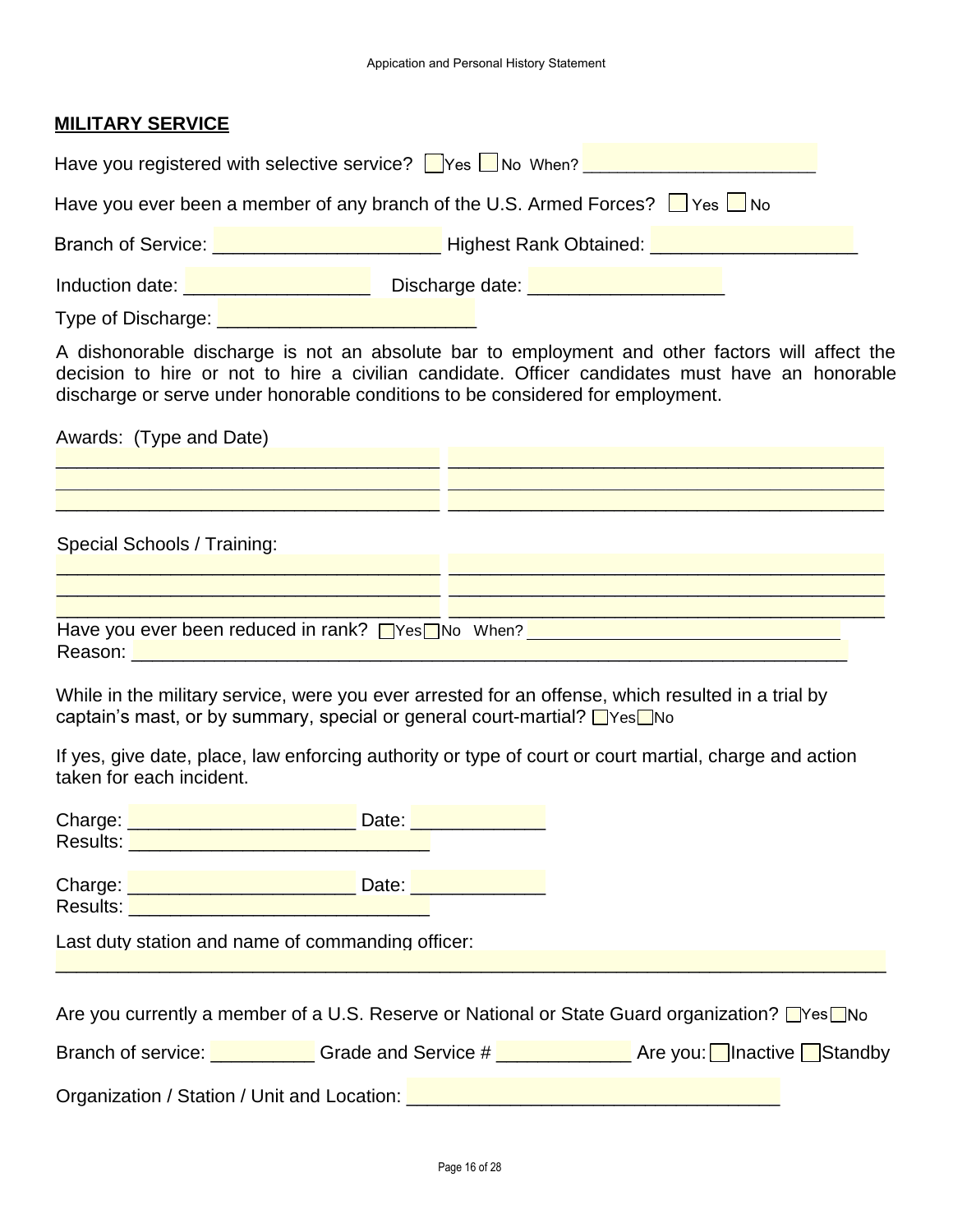### **CRIMINAL CONVICTIONS**

Have you ever been convicted of any crime, or received deferred adjudication, community supervision or probation for any offense including, but not limited to, driving while intoxicated or driving while under the influence? (All applicants, unless otherwise prohibited by law, will be subject to a criminal history check. Convictions or other criminal history may be relevant if job related, but does not necessarily bar you from employment.)

If yes to any of the above, explain each incident (list juvenile as well as adult occurrences).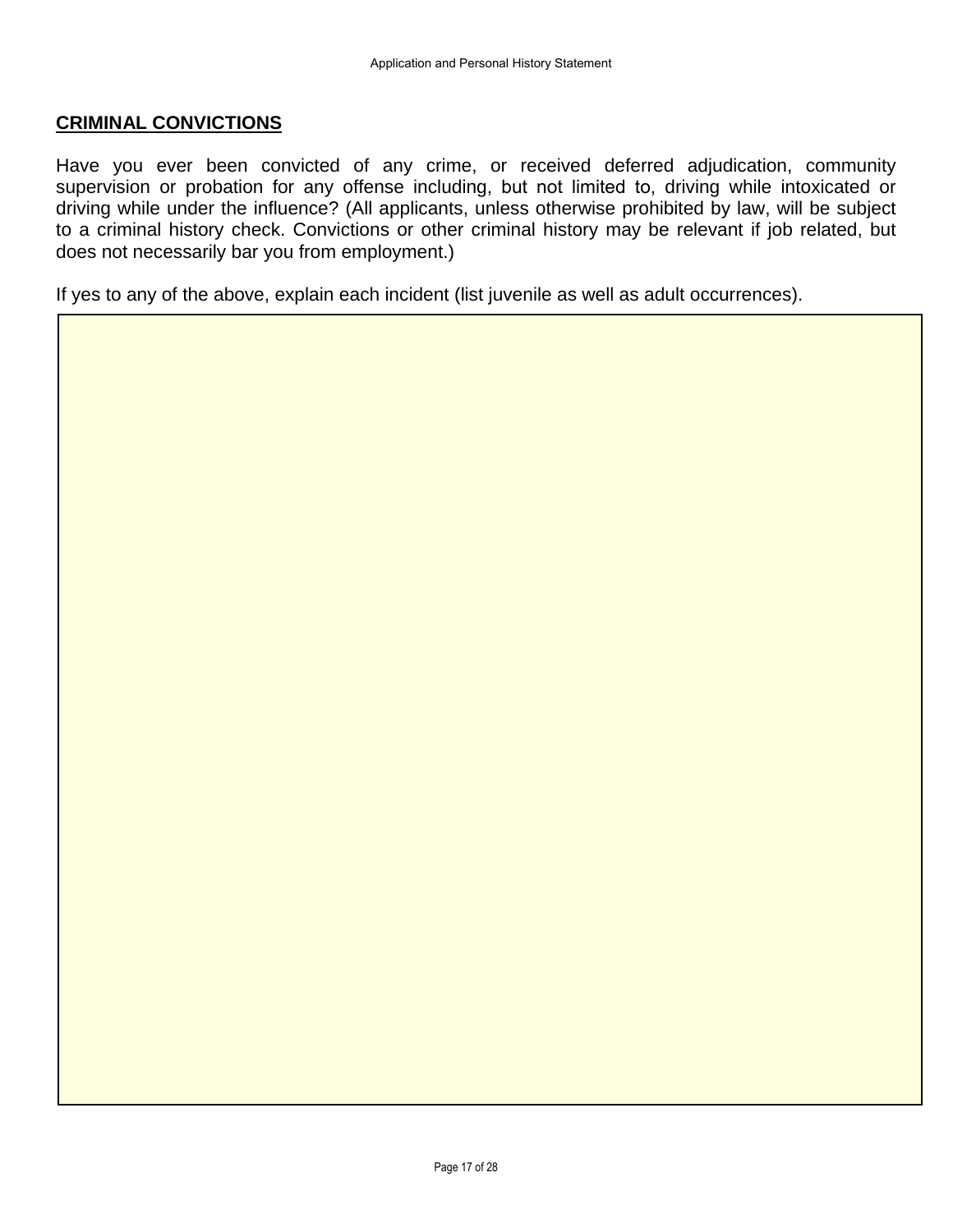### **DRIVING RECORD**

|  | How many moving citations have you received since you began driving? |  |
|--|----------------------------------------------------------------------|--|
|--|----------------------------------------------------------------------|--|

How many moving citations have you received in the past three years?

Have you ever driven a motor vehicle, since your 17<sup>th</sup> birthday, without a valid driver's license?  $Yes$  No

Have you ever driven a motor vehicle, within the past three years, without proper insurance?<br>
I Yes I No

Have you ever had your driver's license suspended? If Yes

| Date of Suspension: | Type of Suspension: | Date Lifted: |  |
|---------------------|---------------------|--------------|--|
|                     |                     |              |  |

List, to the best of your memory, all driving citations you have received.

| <b>Date</b> | <b>Location</b> | <b>Brief Description</b> | Disposition<br>(Paid, N.G., Etc.) |
|-------------|-----------------|--------------------------|-----------------------------------|
|             |                 |                          |                                   |
|             |                 |                          |                                   |
|             |                 |                          |                                   |
|             |                 |                          |                                   |
|             |                 |                          |                                   |
|             |                 |                          |                                   |

List all accidents in which you were involved as a driver:

| <b>Date</b> | Location | <b>Brief Description</b> |
|-------------|----------|--------------------------|
|             |          |                          |
|             |          |                          |
|             |          |                          |
|             |          |                          |
|             |          |                          |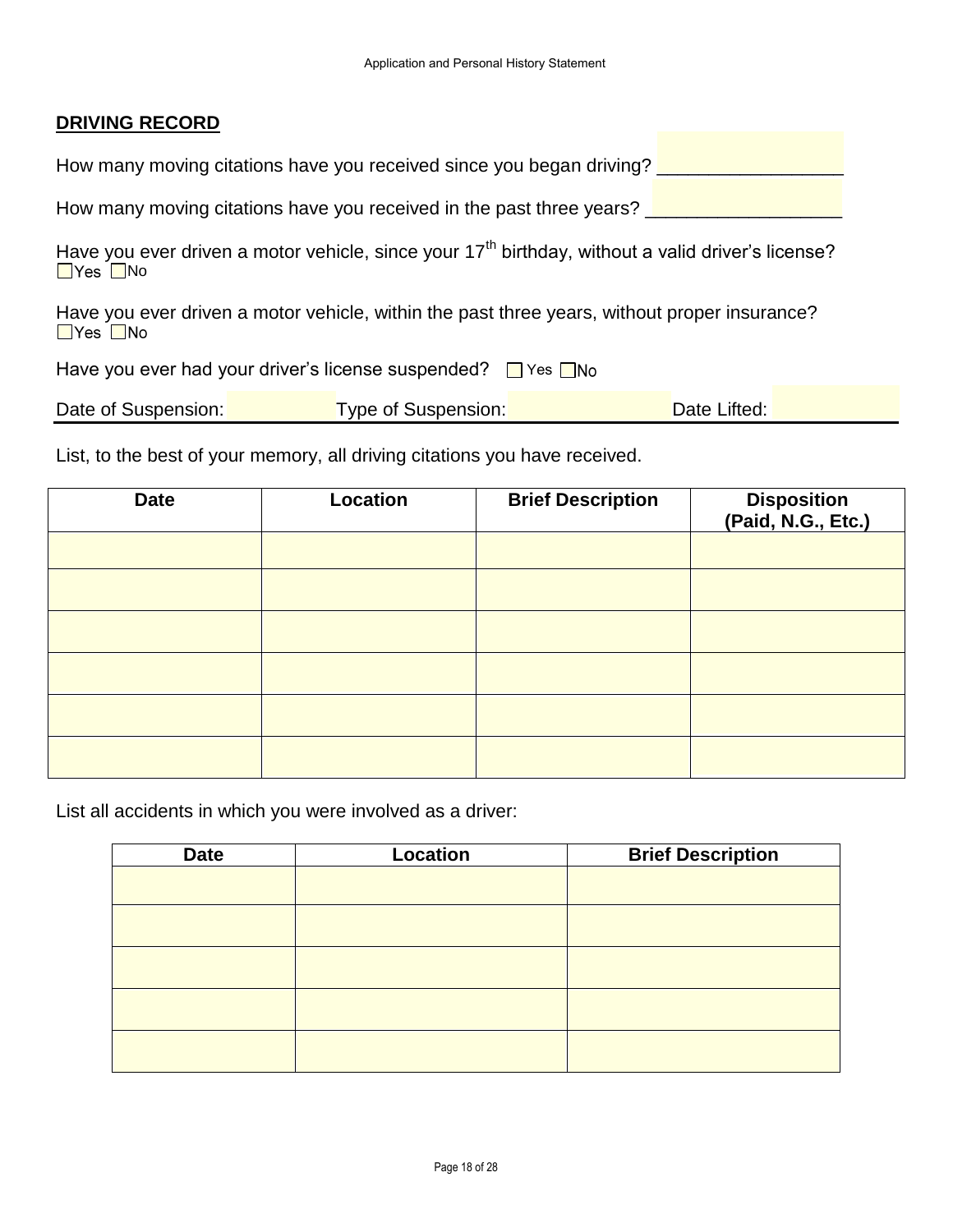# **DRIVING RECORD (continued)**

| Have you ever had your driver's license placed on probation for receiving an excessive number<br>of traffic violations? $\Box$ Yes $\Box$ No           |
|--------------------------------------------------------------------------------------------------------------------------------------------------------|
| Have you ever had a hearing for probation / suspension, etc? $\Box$ Yes $\Box$ No                                                                      |
| Have you ever had your insurance revoked, due to the number of traffic citations you have<br>received? $\blacksquare$ Yes $\blacksquare$ No            |
| Have you ever knowingly driven a motor vehicle, after your driver's license was suspended /or<br>after it had been revoked? $\Box$ Yes $\Box$ No       |
| Do you have a valid driver's license in more than one state? If so, list:                                                                              |
|                                                                                                                                                        |
| Have you ever been denied a driver's license for any reason? $\Box$ Yes $\Box$ No                                                                      |
| Have you ever been involved in an accident and then left the accident scene without identifying<br>yourself? $\sqrt{\ }$ Yes $\sqrt{\ }$ No            |
| Have you ever been involved in an accident, when you were driving, after you had been drinking<br>any type of alcoholic beverage? $\Box$ Yes $\Box$ No |
| Have you ever been arrested for driving while intoxicated in this or any other state? $\Box$ Yes $\Box$ No                                             |
| Have you ever struck an unattended vehicle, and then left without leaving identification?<br>$\blacksquare$ Yes $\blacksquare$ No                      |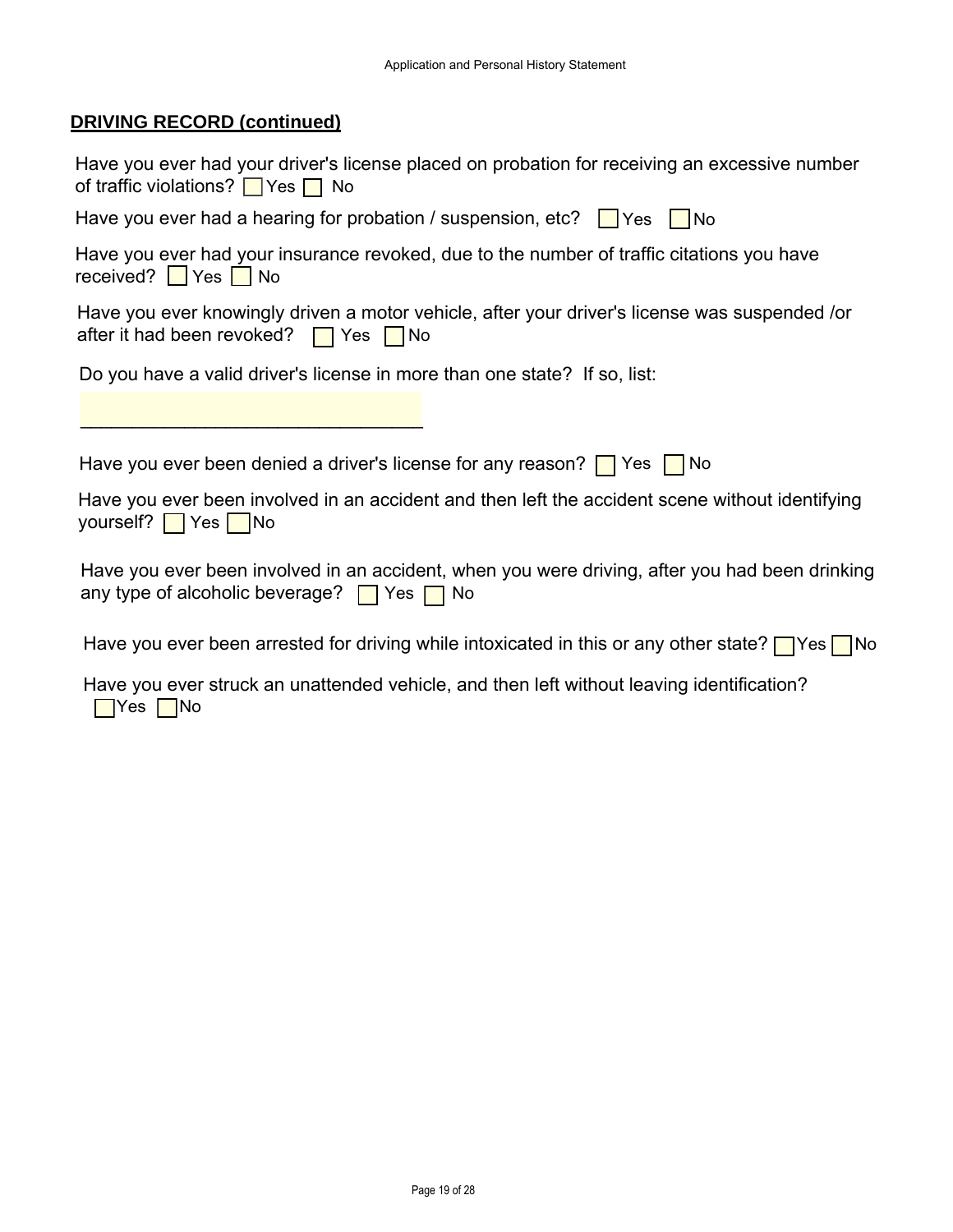# **PERSONAL DECLARATIONS (SINCE 17-YEARS OF AGE)**

Drug use covers all descriptive terms used to describe the ingestion of any of the listed types into a person's system. Example: experimented, tried, etc.

Have you ever used:

|                          |            |           |               |              | Have you ever |
|--------------------------|------------|-----------|---------------|--------------|---------------|
|                          | <b>YES</b> | <b>NO</b> | Approx. First | Approx. Last | possessed in  |
|                          |            |           | Date Used     | Date Used    | any way?      |
| <b>PCP</b>               |            |           |               |              |               |
| <b>Angel Dust</b>        |            |           |               |              |               |
| Marijuana                |            |           |               |              |               |
| <b>LSD</b>               |            |           |               |              |               |
| Peyote                   |            |           |               |              |               |
| Mescaline                |            |           |               |              |               |
| Heroin                   |            |           |               |              |               |
| Cocaine/Crack            |            |           |               |              |               |
| Quaaludes                |            |           |               |              |               |
| <b>Downers</b>           |            |           |               |              |               |
| Tranquilizers            |            |           |               |              |               |
| Amphetamines/            |            |           |               |              |               |
| Methamphetamines         |            |           |               |              |               |
| Speed/Crank              |            |           |               |              |               |
| Biphetamine              |            |           |               |              |               |
| Ecstasy/XTC Ice          |            |           |               |              |               |
| Preludin                 |            |           |               |              |               |
| <b>Dilaudid</b>          |            |           |               |              |               |
| Talwin/PBZ               |            |           |               |              |               |
| <b>Inhalants</b>         |            |           |               |              |               |
| (glue/paint)             |            |           |               |              |               |
| <b>Mushrooms</b>         |            |           |               |              |               |
| (Psilocybin)             |            |           |               |              |               |
| <b>Others</b>            |            |           |               |              |               |
| <b>Designer Drugs</b>    |            |           |               |              |               |
| <b>Anabolic Steroids</b> |            |           |               |              |               |
| Rohypnol (date-          |            |           |               |              |               |
| rape drug)               |            |           |               |              |               |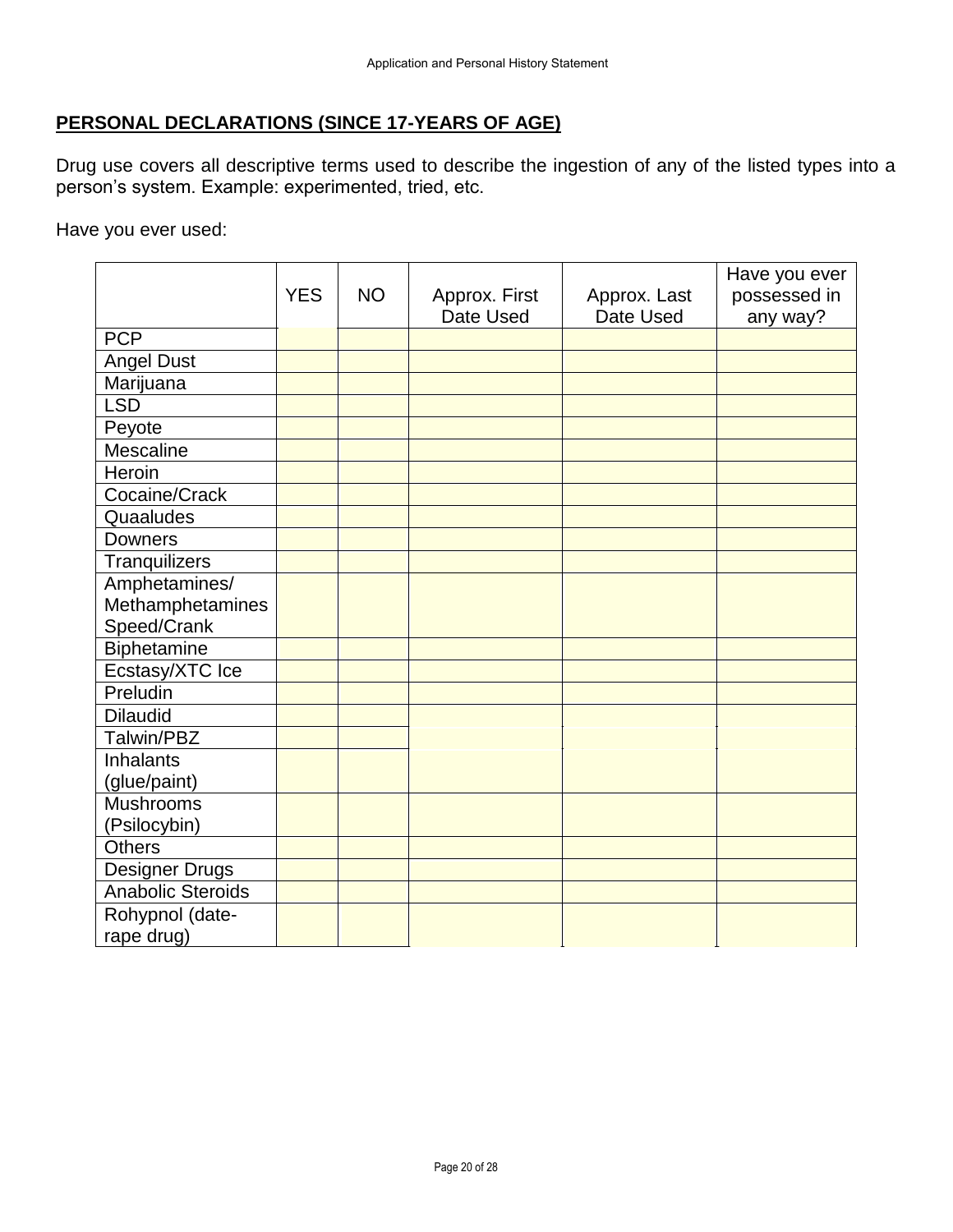# **PERSONAL DECLARATIONS (Cont.)**

|                                                                          | Have you ever sold any of the items specified on the previous page?                                                                                                                                                                  | $\vert$ Yes<br>$\blacksquare$ No |  |
|--------------------------------------------------------------------------|--------------------------------------------------------------------------------------------------------------------------------------------------------------------------------------------------------------------------------------|----------------------------------|--|
|                                                                          |                                                                                                                                                                                                                                      |                                  |  |
|                                                                          |                                                                                                                                                                                                                                      |                                  |  |
|                                                                          | Have you ever bought any of the items specified on the previous page? $\Box$ Yes $\Box$ No                                                                                                                                           |                                  |  |
|                                                                          |                                                                                                                                                                                                                                      |                                  |  |
|                                                                          | Have you ever deliberately inhaled (paint, glue, any petroleum product)? $\Box$ Yes $\Box$ No                                                                                                                                        |                                  |  |
|                                                                          | Have you ever been involved, in any way, in the manufacturing of an illegal drug? $\Box$ Yes $\Box$ No                                                                                                                               |                                  |  |
| What drug? <u>___________________________________</u>                    |                                                                                                                                                                                                                                      |                                  |  |
|                                                                          | How were you involved? <u>In the contract of the contract of the set of the set of the set of the set of the set of the set of the set of the set of the set of the set of the set of the set of the set of the set of the set o</u> |                                  |  |
| without profit to you? $\Box$ Yes $\Box$ No                              | Have you ever been involved in the sale or delivery of any illegal drugs to another person with or                                                                                                                                   |                                  |  |
|                                                                          | Have you ever transported illegal drugs across a state or U.S. border? I Yes I No                                                                                                                                                    |                                  |  |
| delivering any illegal drugs? $\Box$ Yes $\Box$ No                       | Have you ever transported any illegal drug as a favor to someone else, or help in any manner in                                                                                                                                      |                                  |  |
|                                                                          | Have you ever participated in the manufacture of any illegal drugs? $\Box$ Yes $\Box$ No                                                                                                                                             |                                  |  |
| Have you ever cultivated or grown any illegal drug or substance? Ves UNo |                                                                                                                                                                                                                                      |                                  |  |
| Alcohol Use:                                                             |                                                                                                                                                                                                                                      |                                  |  |
| Do you use alcohol products? $\Box$ Yes $\Box$ No                        |                                                                                                                                                                                                                                      |                                  |  |
|                                                                          | Have you ever been under the influence or drank alcohol during work, in violation of company policy                                                                                                                                  |                                  |  |
| or procedures? $\sqrt{\phantom{a}}$ Yes $\sqrt{\phantom{a}}$ No          |                                                                                                                                                                                                                                      |                                  |  |
| directions?   Yes   No                                                   | Have you ever used over-the-counter medication for any purpose other than those listed in the                                                                                                                                        |                                  |  |
|                                                                          | Have you ever taken prescription medication not prescribed for you? $\Box$ Yes $\Box$ No                                                                                                                                             |                                  |  |
|                                                                          |                                                                                                                                                                                                                                      |                                  |  |
| When?                                                                    | From whom (relation)? Example 2014 19:30 and 2014 19:30 and 2014 19:30 and 2014 19:30 and 2014 19:30 and 2014<br><u> 1989 - Johann Barbara, martxa alemaniar arg</u>                                                                 |                                  |  |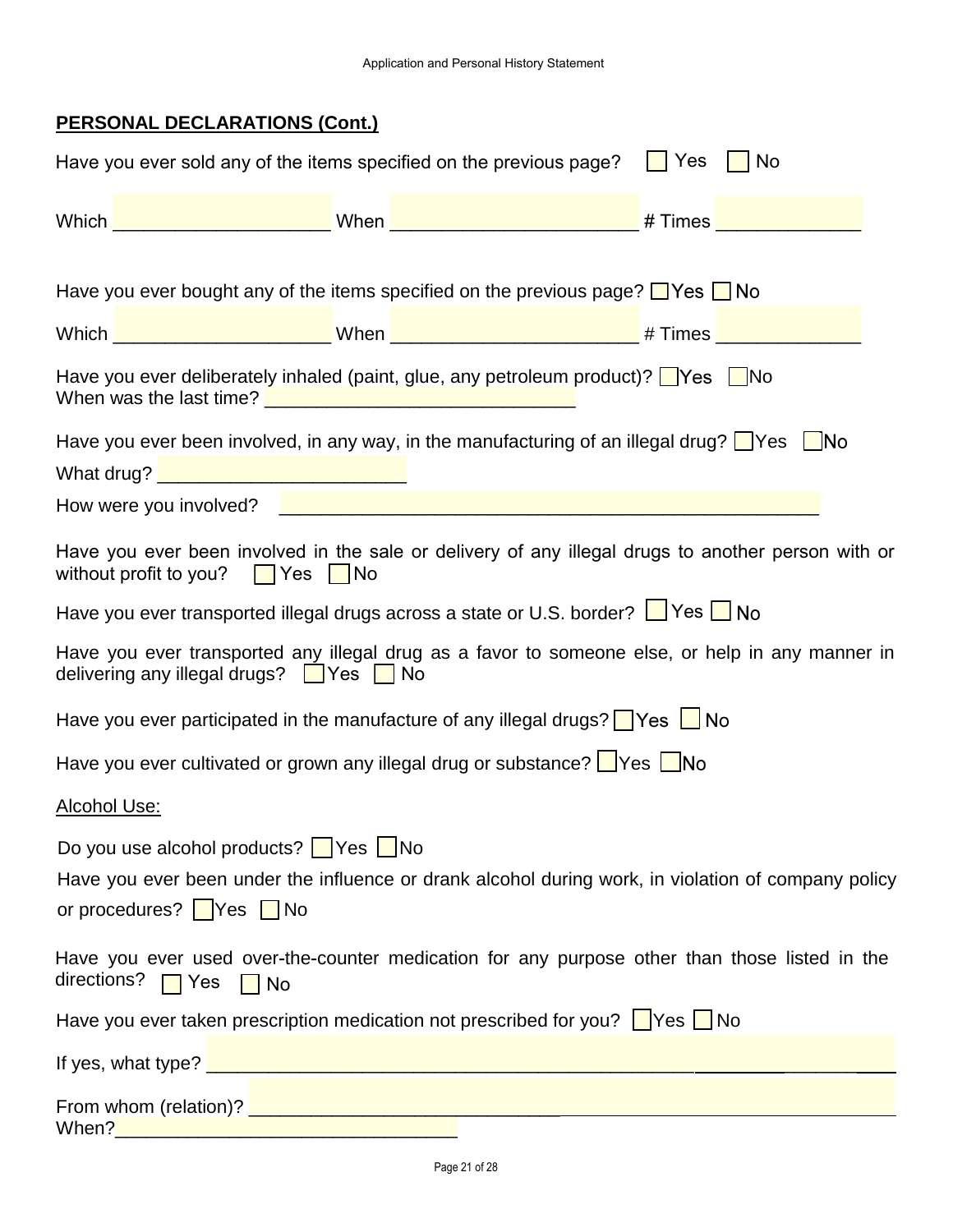# **PERSONAL REFERENCES**

List four (4) persons who know you well enough to provide current information about you. **Do not list relatives or past/present employers.** 

| <b>Name</b>         | ou. Do not ust relatives or pasupresent employers.<br>Occupation |
|---------------------|------------------------------------------------------------------|
| <b>Home Address</b> |                                                                  |
|                     |                                                                  |
| Home phone #        |                                                                  |
| Work Phone#         |                                                                  |
| Years known         | Briefly describe your relationship with this person              |
|                     |                                                                  |
| <b>Name</b>         | Occupation                                                       |
| <b>Home Address</b> |                                                                  |
|                     |                                                                  |
| Home phone #        |                                                                  |
| Work Phone#         |                                                                  |
| Years known         | Briefly describe your relationship with this person              |
|                     |                                                                  |
| <b>Name</b>         | Occupation                                                       |
| <b>Home Address</b> |                                                                  |
|                     |                                                                  |
| Home phone #        |                                                                  |
| Work Phone#         |                                                                  |
| Years known         | Briefly describe your relationship with this person              |
|                     |                                                                  |
| <b>Name</b>         | Occupation                                                       |
| <b>Home Address</b> |                                                                  |
|                     |                                                                  |
| Home phone #        |                                                                  |
| Work Phone#         |                                                                  |
| Years known         | Briefly describe your relationship with this person              |
|                     |                                                                  |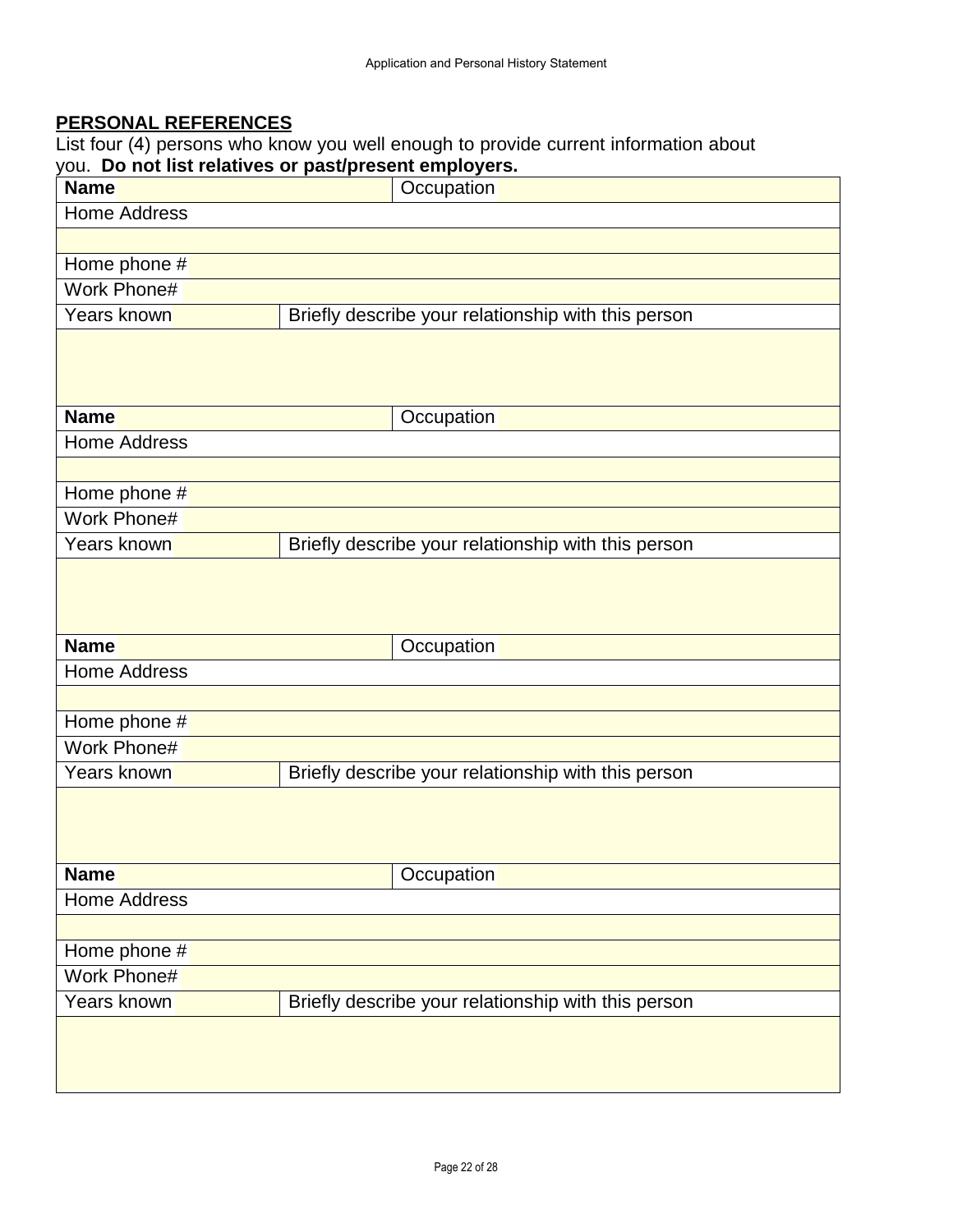## **MISCELLANEOUS INFORMATION**

List your professional work-related memberships in groups, associations, or clubs:

| Official Name of | TYPE: (E.g.     | Office(s) Held | Dates of Membership |    |
|------------------|-----------------|----------------|---------------------|----|
|                  |                 |                |                     |    |
| Organization     | Trade, Business |                |                     |    |
|                  | or job-related) |                | <b>FROM</b>         | TO |
|                  |                 |                |                     |    |
|                  |                 |                |                     |    |
|                  |                 |                |                     |    |
|                  |                 |                |                     |    |
|                  |                 |                |                     |    |
|                  |                 |                |                     |    |
|                  |                 |                |                     |    |
|                  |                 |                |                     |    |
|                  |                 |                |                     |    |
|                  |                 |                |                     |    |
|                  |                 |                |                     |    |
|                  |                 |                |                     |    |
|                  |                 |                |                     |    |

| <b>Community Activities</b>                            |  |
|--------------------------------------------------------|--|
|                                                        |  |
|                                                        |  |
|                                                        |  |
|                                                        |  |
|                                                        |  |
| Awards, Commendations or Items of Special Recognition: |  |
|                                                        |  |
|                                                        |  |
|                                                        |  |

Are there any incidents in your life not mentioned herein which may reflect upon your suitability to perform the duties which you may be called upon to do or which require further explanation?

 $\blacksquare$  Yes  $\blacksquare$  No

If yes, explain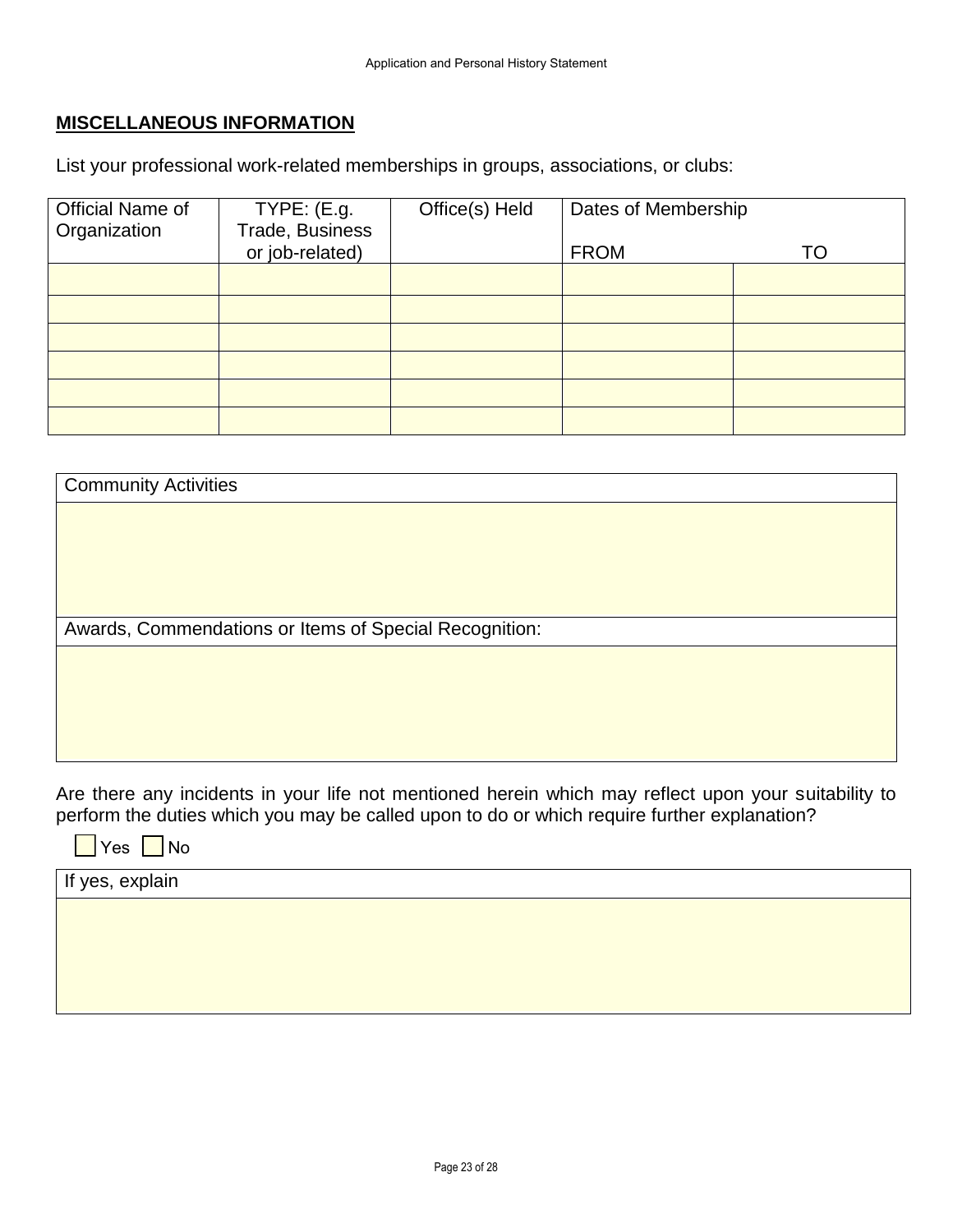## **MISCELLANEOUS INFORMATION (Continued)**

If you are fluent in a foreign language, indicate, in each area, your degree of fluency (excellent, good, and fair).

| Language | Reading | <b>Speaking</b> | Understanding | <b>Writing</b> |
|----------|---------|-----------------|---------------|----------------|
|          |         |                 |               |                |
|          |         |                 |               |                |
|          |         |                 |               |                |

List any other special skills or qualifications you may possess. Special Qualifications and Skills

List any special licenses you hold (such as pilot, radio operator, scuba, etc.) showing licensing authority original date of issue, and date of expiration.

List any specialized machinery or equipment which you can operate.

Is there anything that would prevent you from fully performing the duties of a firefighter, including working weekends, holidays, evenings, or at night?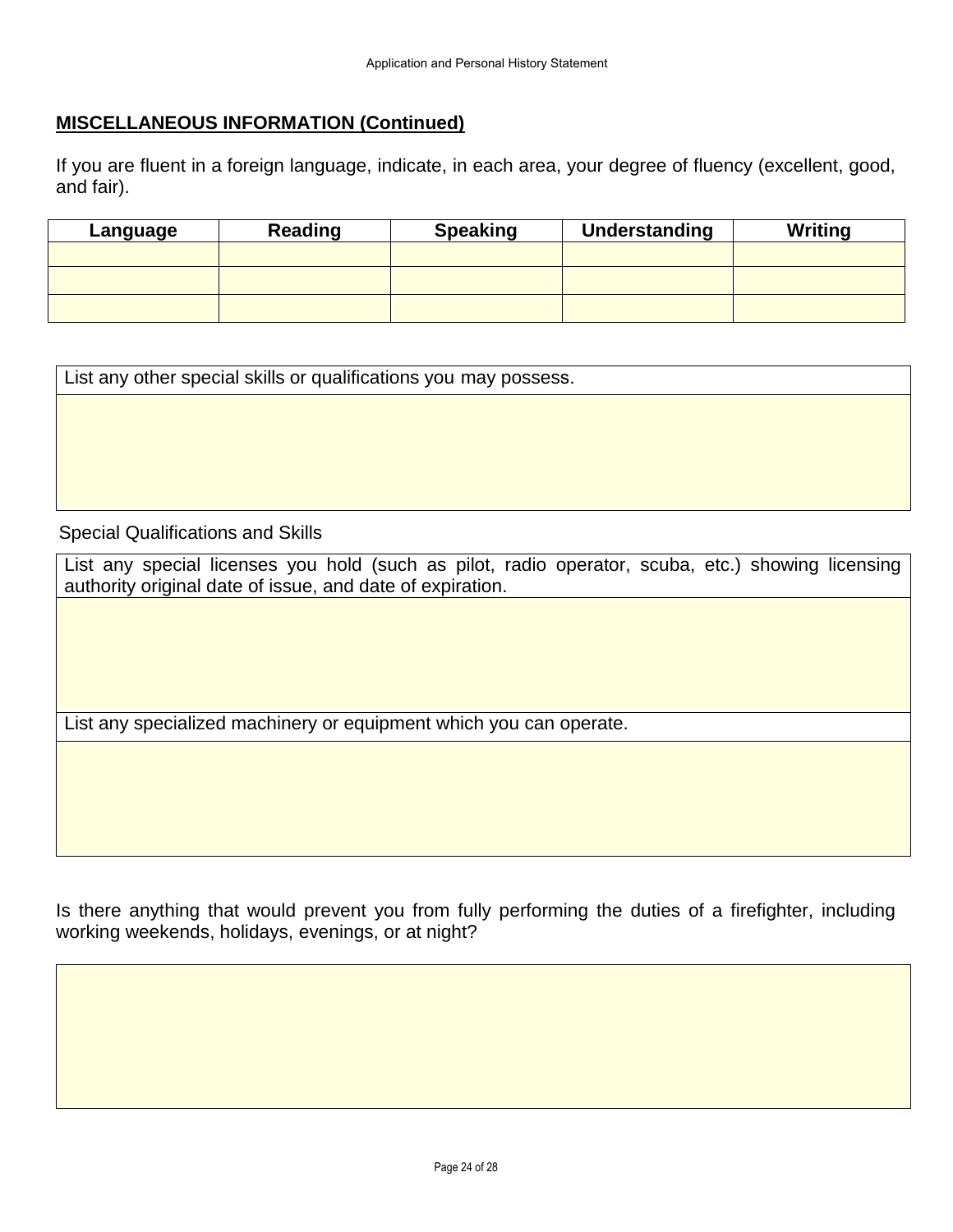### ACCURACY OF INFORMATION:

I have reviewed each page to make sure all parts are correct and complete. I understand that my eligibility will be based on the information contained on this application. I also understand that the City of Portland Fire Department is an at-will employer and that this document is not an offer of employment nor does it constitute an employment contract.

I hereby certify that there are no willful misrepresentations, omissions, or falsifications in the foregoing statements and answers to questions.

I am fully aware that any such misrepresentations, omissions, or falsifications will be grounds for immediate rejection of my application, or if hired, termination of my employment.

\_\_\_\_\_\_\_\_\_\_\_\_\_\_\_\_\_\_\_\_\_\_\_\_\_\_\_\_\_\_\_\_\_\_\_\_\_\_\_\_\_\_\_\_\_\_ \_\_\_\_\_\_\_\_\_\_\_ \_\_\_\_\_

Signature of Applicant Date Date Date

The City of Portland Fire Department is an equal opportunity employer; we do not discriminate based on gender, race, color, national origin, religion, or disability. If you need assistance at any time during the employment process, please notify the Administrative Assistant (Ana Mooney) 48 hours in advance by calling (361) 643-0155.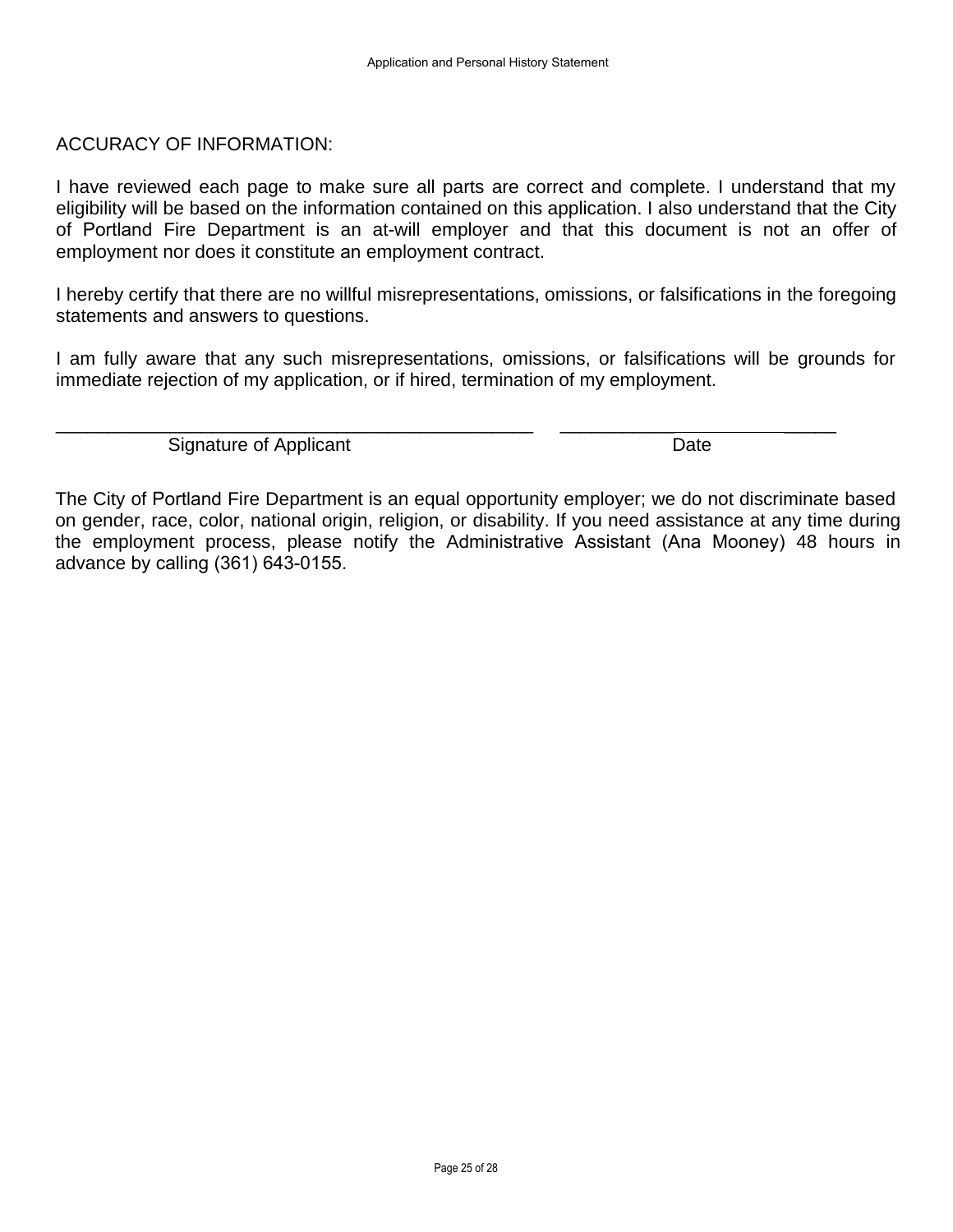## **EMPLOYMENT APPLICATION SUPPLEMENT**

TO THE APPLICANT: If you have been convicted (this includes deferred adjudication and/or a probated sentence) for misdemeanor or felony offense(s), please answer the following questions about this conviction. IF YOU HAVE HAD MORE THAN ONE CONVICTION, COMPLETE A SEPARATE FORM FOR EACH CONVICTION.

A conviction is not an absolute bar to employment and other factors will affect the decision to hire or not to hire a candidate.

| Where were you convicted? <u>New Alleman Alexander and Theory and Theory and Theory and Theory and Theory and Theory</u>                                                                                                                  |  |
|-------------------------------------------------------------------------------------------------------------------------------------------------------------------------------------------------------------------------------------------|--|
| What were you charged with?<br>What were you charged with?                                                                                                                                                                                |  |
|                                                                                                                                                                                                                                           |  |
| What was the outcome?                                                                                                                                                                                                                     |  |
| <b>D</b> Probation: Starting <b>Definition Contract Contract Contract Contract Contract Contract Contract Contract Contract Contract Contract Contract Contract Contract Contract Contract Contract Contract Contract Contract Contra</b> |  |
| Jail or Prison:                                                                                                                                                                                                                           |  |
| Fine: \$ <b>2000 CONTENT</b>                                                                                                                                                                                                              |  |
| Other: Explain:                                                                                                                                                                                                                           |  |
| If you were sent to a detention facility:                                                                                                                                                                                                 |  |
| When did you start your sentence? <u>Denverse and the manual contract of the set of the set of the set of the set o</u>                                                                                                                   |  |
| What was the name and location of the detention facility?                                                                                                                                                                                 |  |
| When were you released?                                                                                                                                                                                                                   |  |
| Paroled <b>Communication</b>                                                                                                                                                                                                              |  |
| Sentence completed <u>Engineer Communication</u>                                                                                                                                                                                          |  |
| If presently on parole, when will your parole be finished?                                                                                                                                                                                |  |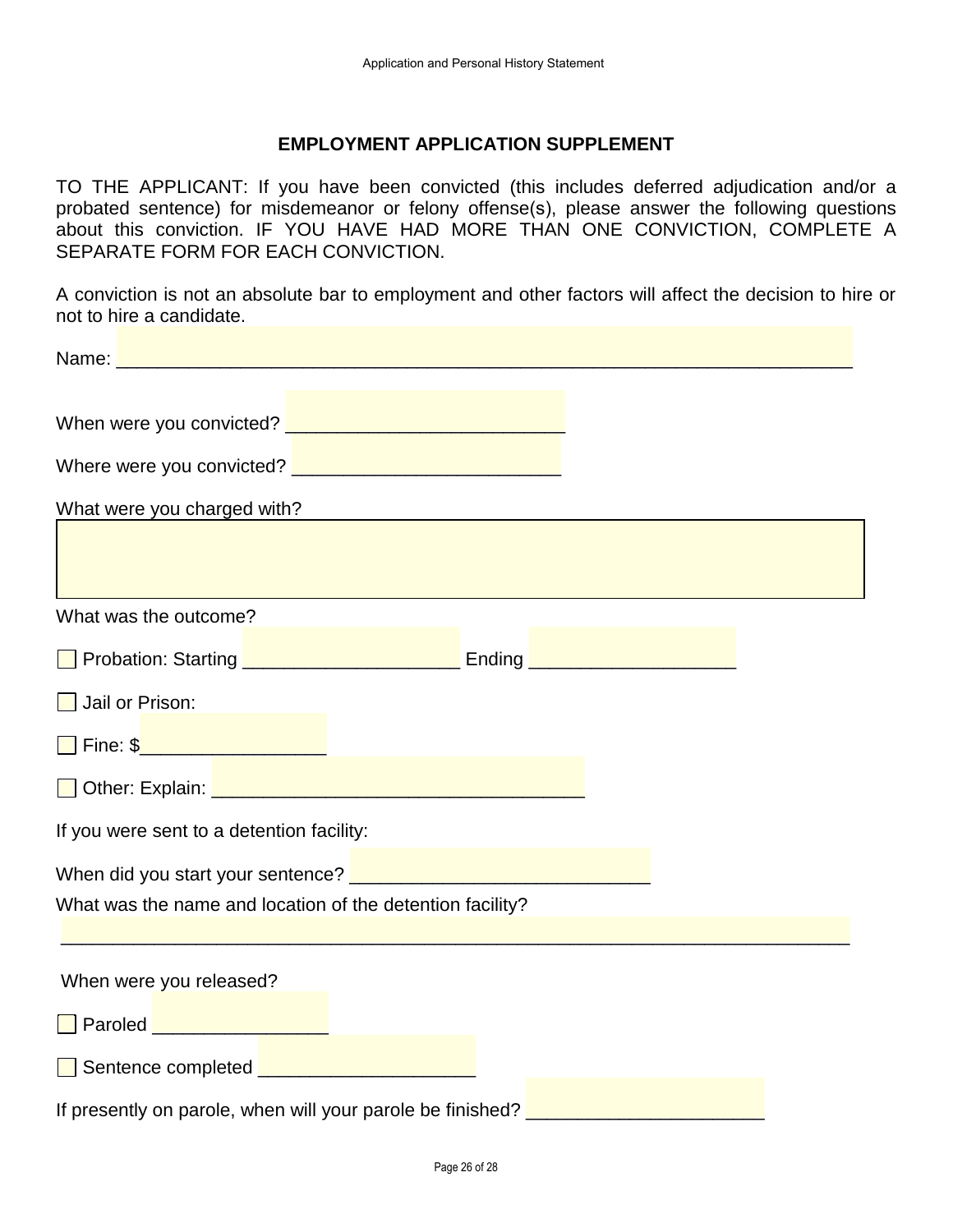# **VERIFICATION OF DOCUMENTATION**

| <b>Document</b>                                             | Copy Attached<br>(Yes or No) | <b>Verified By Notary</b> |
|-------------------------------------------------------------|------------------------------|---------------------------|
| Driver's License (Class<br>For Identification Purposes only |                              |                           |
| <b>Social Security Card</b>                                 |                              |                           |
| HS Diploma/GED or HS Transcript                             |                              |                           |
| College Diploma                                             |                              |                           |
| <b>Military Discharge Papers</b>                            |                              |                           |

Applicant: Please submit a copy of each of these documents that relate to you when you return your Application and Personal History Statement. Thank you.

|                       |   | Signature                                                                           |    |  |
|-----------------------|---|-------------------------------------------------------------------------------------|----|--|
|                       |   |                                                                                     |    |  |
|                       |   |                                                                                     |    |  |
|                       |   |                                                                                     |    |  |
|                       |   | <b>Printed Name and Address</b>                                                     |    |  |
|                       |   |                                                                                     |    |  |
| <b>STATE OF TEXAS</b> | S |                                                                                     |    |  |
|                       |   |                                                                                     |    |  |
|                       |   | This instrument was acknowledged before me on the ________ day of __________, 20___ | by |  |
|                       |   | Notary Public, State of Texas<br>My Commission expires:                             |    |  |
| [SEAL]                |   | (Printed/Typed Name of Notary)                                                      |    |  |